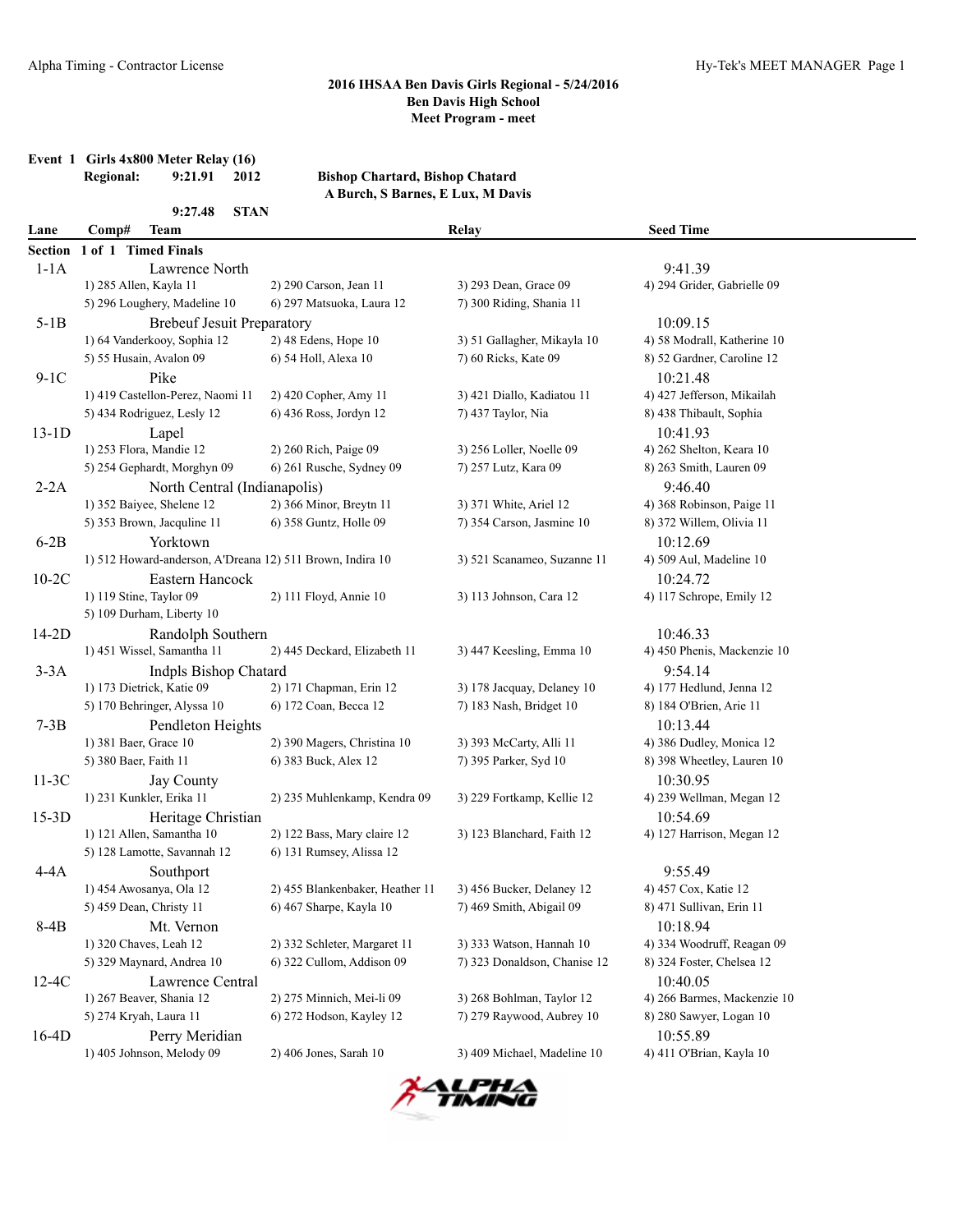# **Section 1 of 1 Timed Finals**

5) 414 Spurgeon, Triniti 09

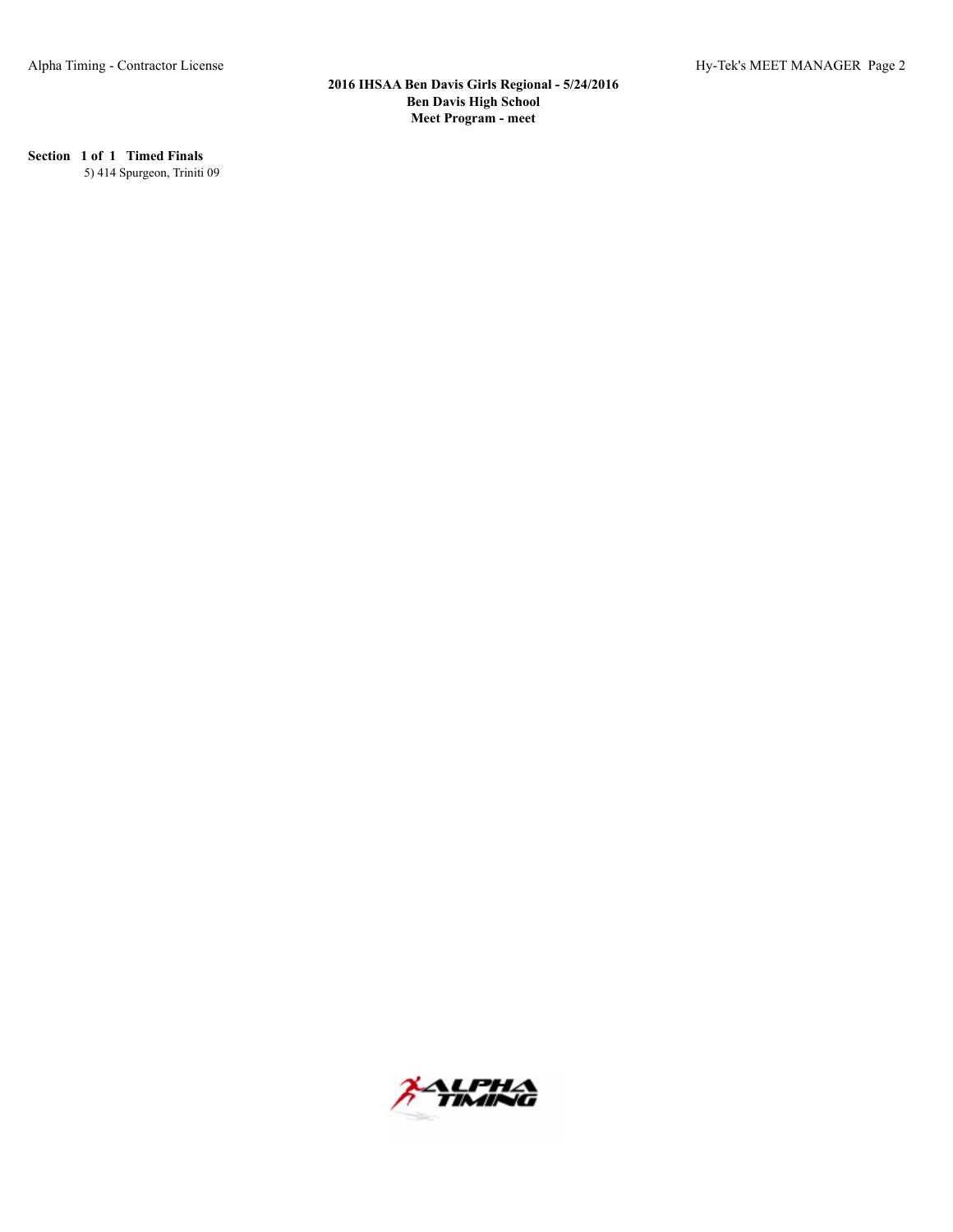#### **Event 2 Girls 100 Meter Dash (16)**

**9 Advance: Top 2 Each Heat plus Next 5 Best Times Regional: 11.86 2014 Lynna Irby, Pike**

**Regional: 11.86 5/27/2014 Lynna Irby, Pike**

|                |                                   | <b>STAN</b><br>12.39      |     |                     |                  |             |
|----------------|-----------------------------------|---------------------------|-----|---------------------|------------------|-------------|
| Lane           | Comp#                             | Name                      |     | Year School         | <b>Seed Time</b> |             |
|                | Heat 1 of 2 Prelims               |                           |     |                     |                  |             |
|                | 252                               | Addington, Tera           |     | 12 Lapel            | 13.57            |             |
| 2              | 344                               | Vargas, Monique           |     | Muncie Central      | 13.20            |             |
| 3              | 25                                | Brown, Sheniya            |     | 10 Ben Davis        | 12.83            |             |
| 4              | 176                               | Hamilton-Ragsdale, Sydney |     | 09 Bishop Chatard   | 12.77            |             |
| 5              | 425                               | Irby, Lynna               |     | 11 Pike             | 12.05            | <b>STAN</b> |
| 6              | 57                                | McDuffie, Devin           |     | 12 Brebeuf Jesu     | 12.81            |             |
| 7              | 498                               | Smalley, Perrie           |     | 12 Wes-Del          | 12.93            |             |
| 8              | 487                               | Bower, Carissa            |     | 12 Wapahani         | 13.21            |             |
|                | Heat $2$ of $2$<br><b>Prelims</b> |                           |     |                     |                  |             |
|                | 292                               | Colvin, Nijah             | 11. | Lawrence North      | 13.55            |             |
| $\overline{2}$ | 404                               | Hunter, Iyanla            |     | 09 Perry Meridian   | 13.02            |             |
| 3              | 354                               | Carson, Jasmine           |     | 10 North Centra     | 12.90            |             |
| 4              | 195                               | Kelly, Katara             | 09  | Broad Ripple Mag    | 12.68            |             |
| 5              | 38                                | Simmons-Avant, Kyara      |     | Ben Davis           | 12.60            |             |
| 6              | 441                               | Wright, Mikayla           |     | 11 Pike             | 12.77            |             |
| 7              | 283                               | Stott, Lakara             |     | 12 Lawrence Central | 13.00            |             |
| 8              | 321                               | Christenson, Alexa        |     | Mt. Vernon          | 13.24            |             |

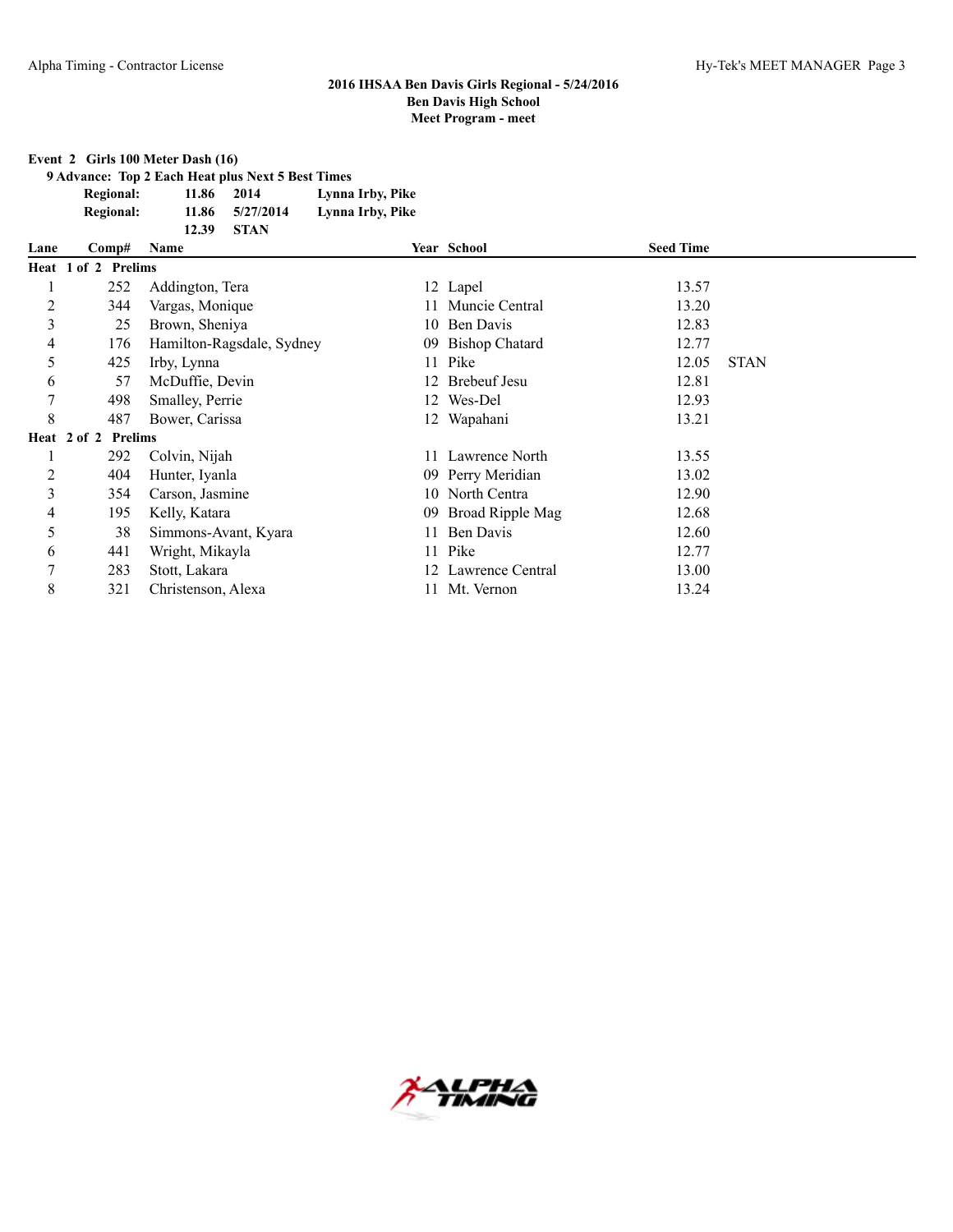**Event 3 Girls 100 Meter Hurdles (16)**

**9 Advance: Top 2 Each Heat plus Next 5 Best Times**

**Regional: 14.33 2005 Ivy - Muncie Central 14.97 STAN**

| Lane | Comp#               | Name              | Year School         | <b>Seed Time</b> |  |
|------|---------------------|-------------------|---------------------|------------------|--|
|      | Heat 1 of 2 Prelims |                   |                     |                  |  |
|      | 237                 | Robbins, Sydney   | 12 Jay County       | 17.64            |  |
| 2    | 413                 | Person, Gabrielle | 10 Perry Meridian   | 17.09            |  |
| 3    | 169                 | Barnes, Beth      | 09 Bishop Chatard   | 16.45            |  |
| 4    | 339                 | Barnes, Aaliyah   | 10 Muncie Central   | 15.78            |  |
| 5    | 212                 | Jordan, Cienna    | 12 Indpls Cathedral | 15.52            |  |
| 6    | 430                 | Malichi, Jodi     | 11 Pike             | 16.15            |  |
| 7    | 247                 | Sander, Allison   | 11 Knightstown      | 16.63            |  |
| 8    | 347                 | Broyles, Macy     | 10 New Castle       | 17.13            |  |
|      | Heat 2 of 2 Prelims |                   |                     |                  |  |
|      | 18                  | Sutton, Deondra   | 11 Anderson         | 17.58            |  |
| 2    | 415                 | Webber, Bailey    | 12 Perry Meridian   | 16.48            |  |
| 3    | 281                 | Simmons, De'aira  | 10 Lawrence Central | 16.26            |  |
| 4    | 519                 | Rapp, Hannah      | 10 Yorktown         | 15.76            |  |
| 5    | 167                 | Toney, Tessa      | 12 Arsenal Tech     | 15.64            |  |
| 6    | 30                  | Graves, Jordan    | 12 Ben Davis        | 16.22            |  |
| 7    | 431                 | Malichi, Tobi     | 11 Pike             | 16.28            |  |
| 8    | 220                 | Rodgers, Zoe      | 09 Indpls Cathedral | 17.38            |  |

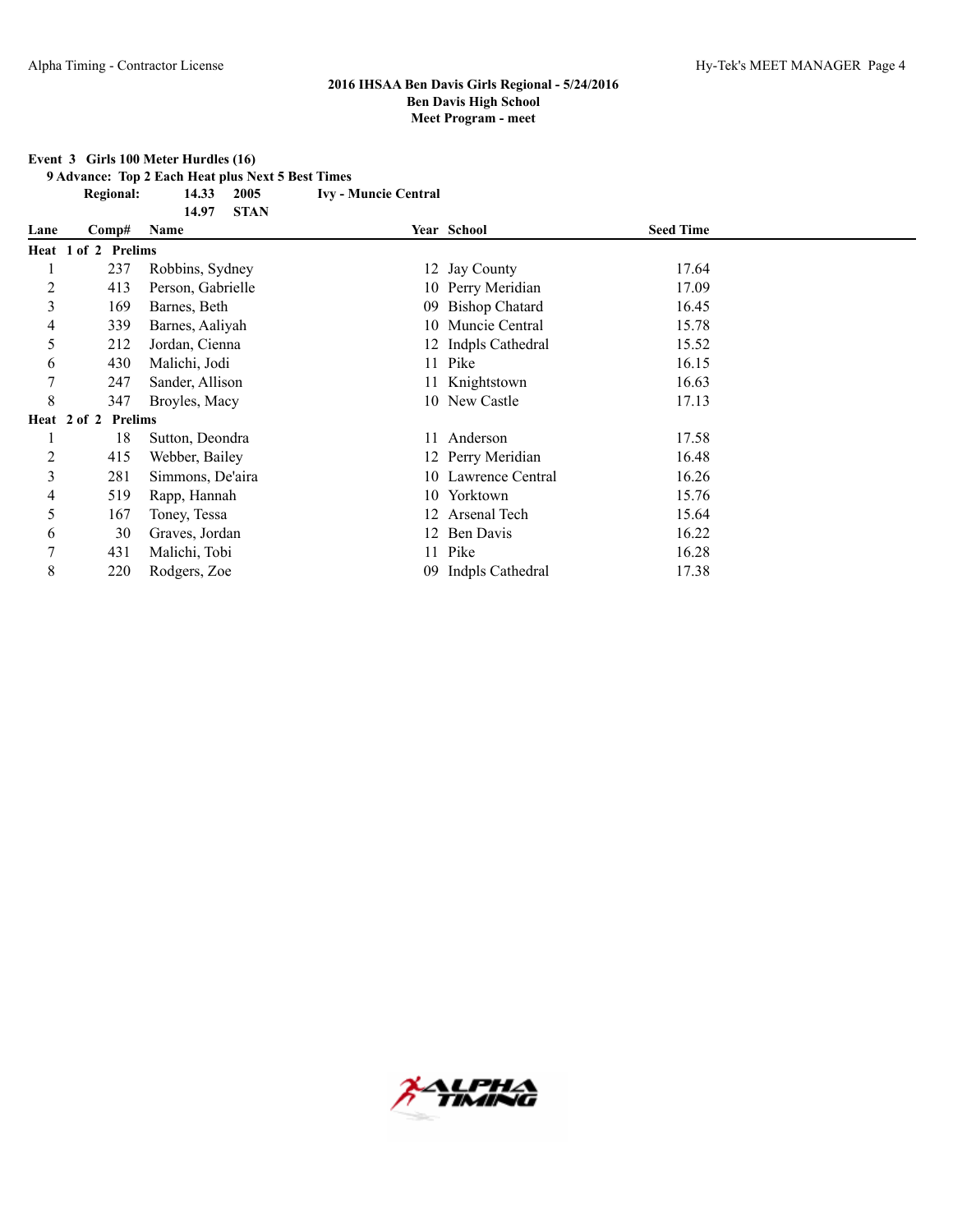#### **Event 4 Girls 200 Meter Dash (16)**

**9 Advance: Top 2 Each Heat plus Next 5 Best Times**

**25.41 STAN**

**Regional: 24.47 2012 Chelsea Yeadon, Pike**

| Lane | Comp#               | Name                      |      | Year School             | <b>Seed Time</b> |             |
|------|---------------------|---------------------------|------|-------------------------|------------------|-------------|
|      | Heat 1 of 2 Prelims |                           |      |                         |                  |             |
|      | 517                 | Murr, Kendall             | 11 - | Yorktown                | 28.30            |             |
| 2    | 321                 | Christenson, Alexa        |      | 11 Mt. Vernon           | 27.47            |             |
| 3    | 283                 | Stott, Lakara             |      | 12 Lawrence Central     | 26.61            |             |
| 4    | 425                 | Irby, Lynna               |      | 11 Pike                 | 24.45            | <b>STAN</b> |
| 5    | 41                  | Woodson, RaVon            |      | 12 Ben Davis            | 25.83            |             |
| 6    | 367                 | Robinson, Alyssa          |      | 09 North Centra         | 26.50            |             |
| 7    | 195                 | Kelly, Katara             | 09   | <b>Broad Ripple Mag</b> | 26.93            |             |
| 8    | 292                 | Colvin, Nijah             |      | 11 Lawrence North       | 27.75            |             |
|      | Heat 2 of 2 Prelims |                           |      |                         |                  |             |
|      | 326                 | Gibson, Kiara             |      | 10 Mt. Vernon           | 28.01            |             |
| 2    | 498                 | Smalley, Perrie           |      | 12 Wes-Del              | 27.39            |             |
| 3    | 365                 | Miles, Amani              |      | 11 North Centra         | 26.58            |             |
| 4    | 38                  | Simmons-Avant, Kyara      |      | 11 Ben Davis            | 25.79            |             |
| 5    | 435                 | Ross, Jailyn              |      | Pike                    | 25.96            |             |
| 6    | 176                 | Hamilton-Ragsdale, Sydney | 09   | <b>Bishop Chatard</b>   | 26.28            |             |
| 7    | 404                 | Hunter, Iyanla            | 09   | Perry Meridian          | 26.94            |             |
| 8    | 487                 | Bower, Carissa            |      | 12 Wapahani             | 27.94            |             |

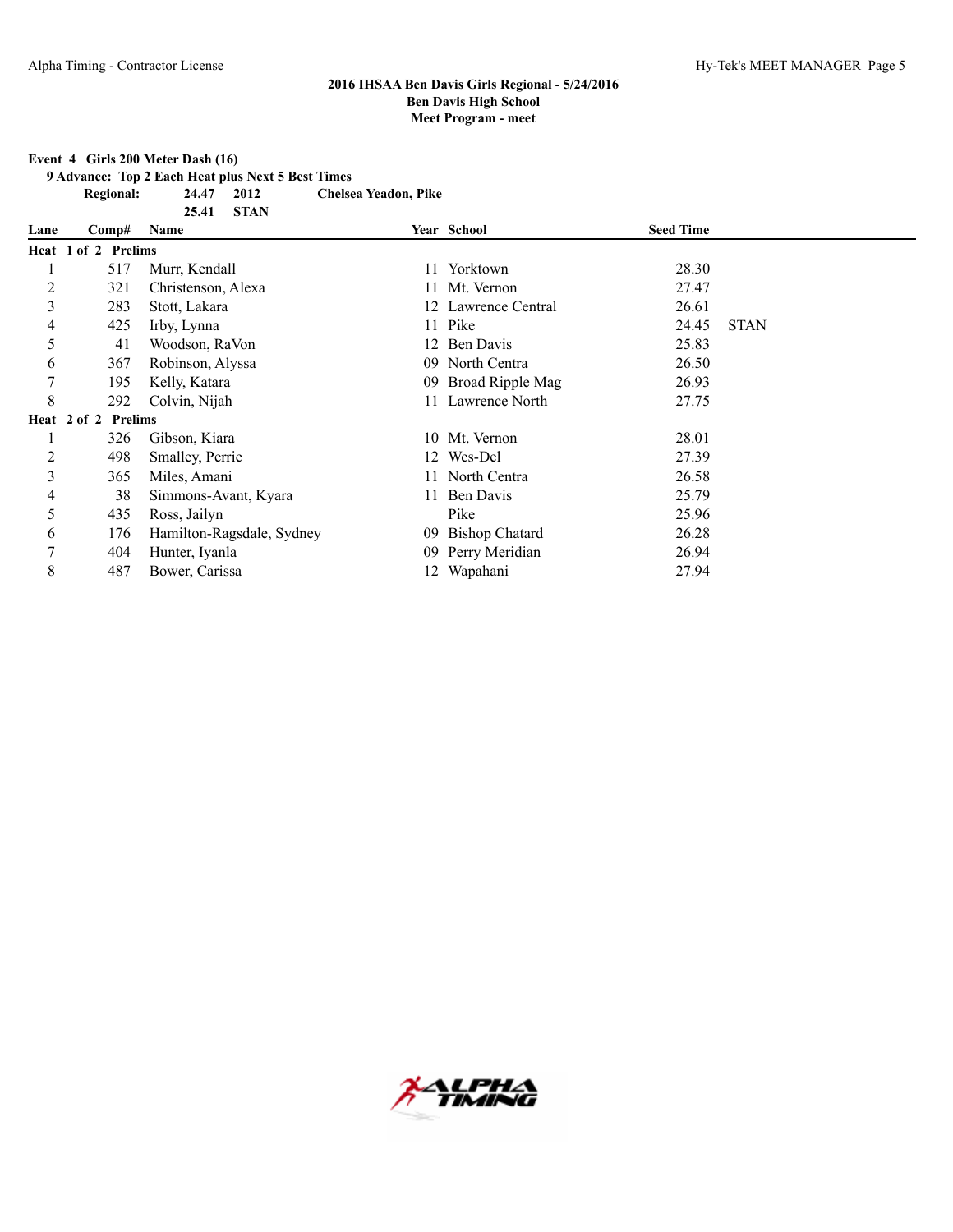|                | <b>Regional:</b>            | 5:03.98<br>2000                | <b>Kremer - Bishop Chatard</b> |                      |                  |  |
|----------------|-----------------------------|--------------------------------|--------------------------------|----------------------|------------------|--|
| Lane           | Comp#                       | <b>STAN</b><br>5:00.59<br>Name |                                | Year School          | <b>Seed Time</b> |  |
|                | Section 1 of 1 Timed Finals |                                |                                |                      |                  |  |
|                | 36                          | Rodriguez, Maritza             |                                | 12 Ben Davis         | 5:23.27          |  |
| $\overline{c}$ | 201                         | Arney, Erin                    |                                | 10 Indpls Cathedral  | 5:29.20          |  |
| 3              | 471                         | Sullivan, Erin                 |                                | 11 Southport         | 5:05.05          |  |
| 4              | 208                         | Free, Katherine                |                                | 12 Indpls Cathedral  | 5:05.66          |  |
| 5              | 58                          | Modrall, Katherine             |                                | 10 Brebeuf Jesu      | 5:18.87          |  |
| 6              | 148                         | Blake, Kendall                 | 11                             | Indianapolis         | 5:22.42          |  |
| 7              | 297                         | Matsuoka, Laura                | 12                             | Lawrence North       | 5:29.55          |  |
| 8              | 456                         | Bucker, Delaney                |                                | 12 Southport         | 5:32.52          |  |
| 9              | 393                         | McCarty, Alli                  |                                | 11 Pendleton Heights | 5:32.81          |  |
| 10             | 37                          | Rodriguez, Meliza              |                                | 12 Ben Davis         | 5:33.84          |  |
| 11             | 317                         | Norris, Aubrey                 |                                | 10 Monroe Central    | 5:36.04          |  |
| 12             | 235                         | Muhlenkamp, Kendra             |                                | 09 Jay County        | 5:36.57          |  |
| 13             | 395                         | Parker, Syd                    |                                | 10 Pendleton Heights | 5:37.68          |  |
| 14             | 359                         | Hanley, Grace                  |                                | 09 North Centra      | 5:39.67          |  |
| 15             | 307                         | McCurdy, Michaela              |                                | 12 Liberty Christian | 5:42.08          |  |
| 16             | 521                         | Scanameo, Suzanne              | 11.                            | Yorktown             | 5:43.13          |  |



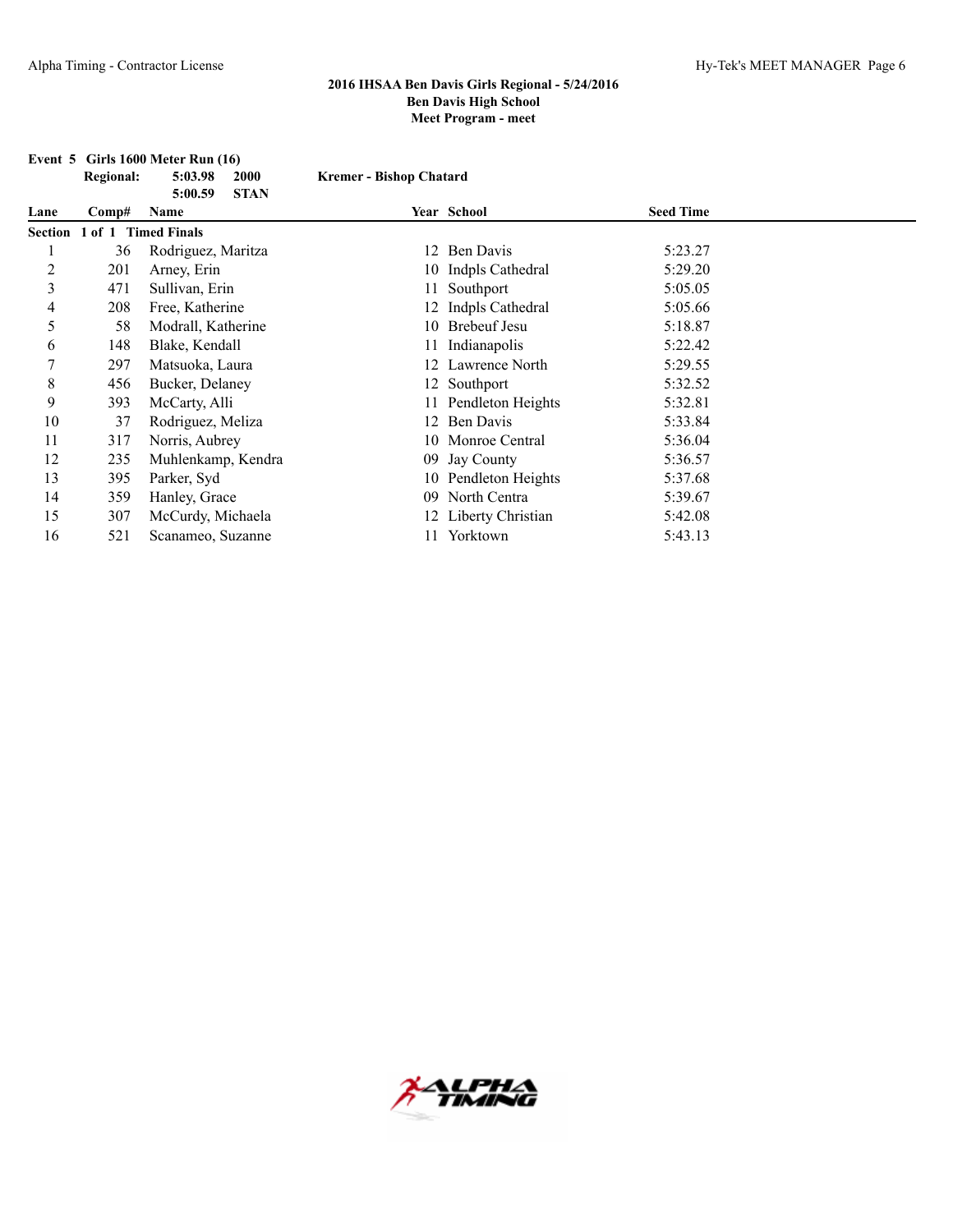| Event 6 Girls $4x100$ Meter Relay $(16)$ |       |             |                                          |
|------------------------------------------|-------|-------------|------------------------------------------|
| <b>Regional:</b>                         | 46.86 | 5/26/2015   | <b>Ben Davis, Ben Davis</b>              |
|                                          |       |             | S Brown, D Collier, K Simmons, R Woodson |
| <b>Regional:</b>                         | 46.86 | 5/26/2015   | <b>Ben Davis, Ben Davis</b>              |
|                                          |       |             | S Brown, D Collier, K Simmons, R Woodson |
|                                          | 48.46 | <b>STAN</b> |                                          |

| Lane | Comp#<br>Team                |                             | Relay                      | <b>Seed Time</b>            |  |
|------|------------------------------|-----------------------------|----------------------------|-----------------------------|--|
|      | Section 1 of 2 Timed Finals  |                             |                            |                             |  |
|      | Wapahani                     |                             |                            | 54.32                       |  |
|      | 1) 485 Armstrong, Amanda 11  | 2) 490 Dornick, Lexah 09    | 3) 492 Rahe, Melissa 11    | 4) 487 Bower, Carissa 12    |  |
| 2    | Indpls Arsenal Technical     |                             |                            | 53.35                       |  |
|      | $1)$ 166 Sims, Jazmyne 12    | 2) 163 Beck, Jalise 12      | 3) 162 Beck, Jada 10       | 4) 168 Turentine, Rashay 12 |  |
|      | 5) 164 Montgomery, Jaslyn 10 |                             |                            |                             |  |
| 3    | Yorktown                     |                             |                            | 52.96                       |  |
|      | 1) 516 Morgan, Kelsey 10     | 2) 513 Melham, Kalyn 09     | 3) 515 Miller, Ellie 09    | 4) 517 Murr, Kendall 11     |  |
| 4    | Randolph Southern            |                             |                            | 52.22                       |  |
|      | 1) 451 Wissel, Samantha 11   | 2) 444 Dalzell, Ashton 11   | 3) 448 Kramer, Kennedy 11  | 4) 442 Allen, Kearstin 12   |  |
| 5    | Lawrence North               |                             |                            | 52.47                       |  |
|      | 1) 286 Baker, Donyae 09      | 2) 288 Barlow, Kennedy 09   | 3) 303 Webster, Jada 09    | 4) 292 Colvin, Nijah 11     |  |
|      | 5) 295 Hudgins, Akeyla 11    | 6) 298 Miles, Shayla 10     | 7) 301 Stovall, Miranda 09 | 8) 289 Bonds, Tyanna 10     |  |
| 6    | Anderson                     |                             |                            | 52.51                       |  |
|      | 1) 6 Hamilton, Staisha 09    | 2) 8 Hudson, Ariahna 10     | 3) 12 Martin, Katelyn 11   | 4) 16 Newsom, Pearson 12    |  |
|      | 5) 15 McIntosh, Shyra 09     | 6) 14 McIntosh, Kyra 09     | 7) 17 Prado, Trinity 09    | 8) 18 Sutton, Deondra 11    |  |
| 7    | Lapel                        |                             |                            | 53.45                       |  |
|      | 1) 252 Addington, Tera 12    | 2) 264 Voegele, Samantha 11 | 3) 265 Wyant, Tylor 11     | 4) 258 Miller, Brandi 12    |  |
|      | 5) 259 Ratzlaff, Lilly 12    | 6) 262 Shelton, Keara 10    | 7) 253 Flora, Mandie 12    | 8) 255 Jones, Austin 12     |  |

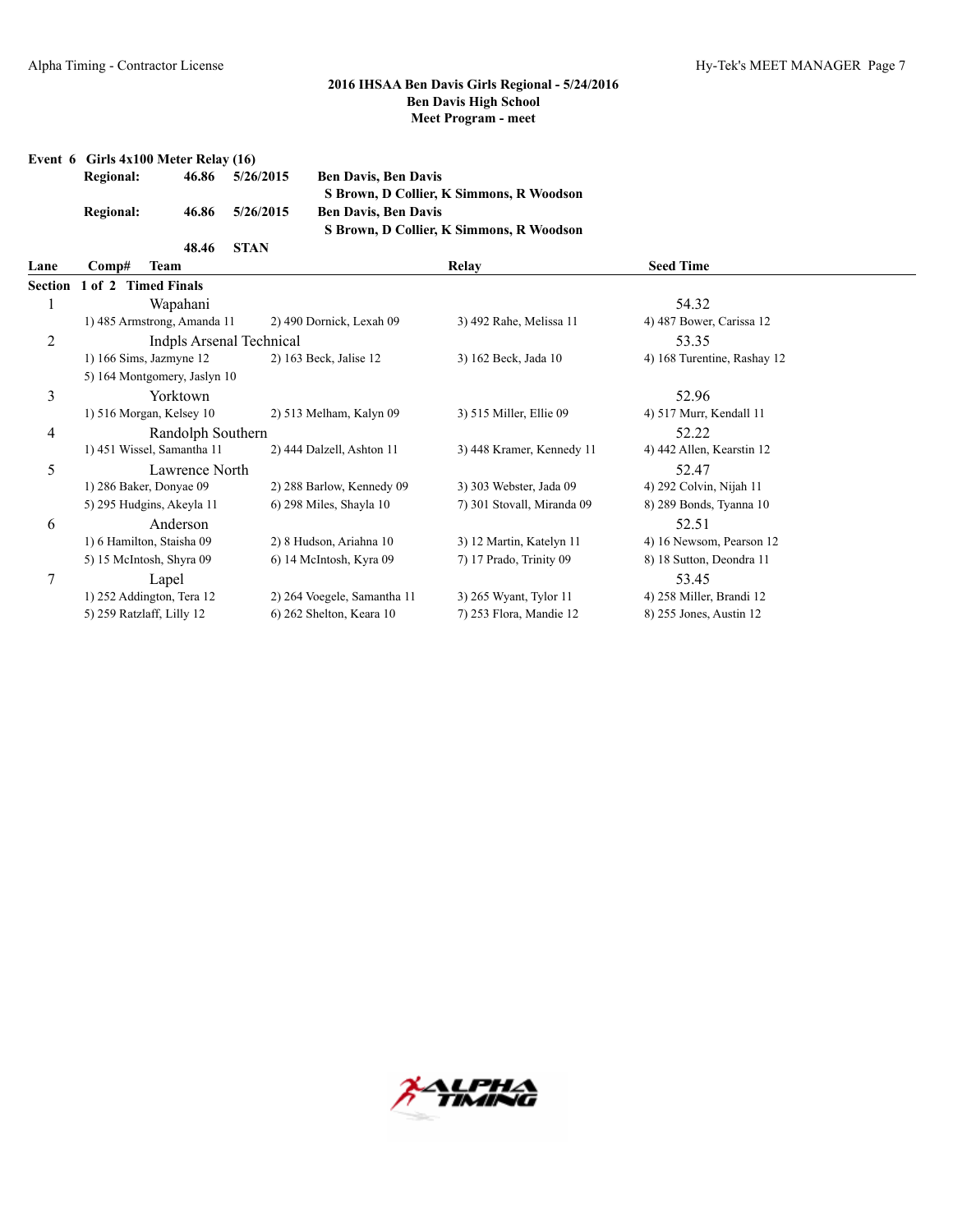|   | Section 2 of 2 Timed Finals(Event 6 Girls 4x100 Meter Relay (16)) |                              |                              |                                     |
|---|-------------------------------------------------------------------|------------------------------|------------------------------|-------------------------------------|
| 1 | Indpls Cathedral                                                  |                              |                              | 51.28                               |
|   | 1) 219 Page, Dominique 12                                         | 2) 212 Jordan, Cienna 12     | 3) 221 Sanders, Olivia 12    | 4) 211 Hay, Danielle 10             |
|   | 5) 217 McKinney, Mady 09                                          | 6) 214 Lee, Maddie 09        | 7) 213 Kaster, Bridget 12    |                                     |
| 2 | Indpls Bishop Chatard                                             |                              |                              | 50.21                               |
|   | 1) 175 Guess, Rebekkah 09                                         | 2) 182 Murray, Mariah 12     | 3) 180 Kimack, Jenna 12      | 4) 176 Hamilton-Ragsdale, Sydney 09 |
|   | 5) 179 Jaeger, Audrey 09                                          | 6) 172 Coan, Becca 12        | 7) 186 Phelps, Jenna 10      | 8) 188 Rose, Nesa 12                |
| 3 | <b>Brebeuf Jesuit Preparatory</b>                                 |                              |                              | 50.00                               |
|   | 1) 62 Smith, Jordan 10                                            | 2) 46 Anderson, Yasmine 10   | 3) 57 McDuffie, Devin 12     | 4) 49 Ezell, Alex 09                |
|   | 5) 53 Gray, Taylor 09                                             | 6) 61 Sakai, Alex 10         | 7) 56 Killebrew, Semira 09   | 8) 63 Sublett, Jacquelyn 11         |
| 4 | <b>Ben Davis</b>                                                  |                              |                              | 48.77                               |
|   | 1) 33 Jones, DiAira 10                                            | 2) 41 Woodson, RaVon 12      | 3) 25 Brown, Sheniya 10      | 4) 38 Simmons-Avant, Kyara 11       |
|   | 5) 29 Collier, Dajia 12                                           | 6) 26 Campbell, Ralen 11     |                              |                                     |
| 5 | Pike                                                              |                              |                              | 49.06                               |
|   | 1) 417 Agnew, Terrizha                                            | 2) 435 Ross, Jailyn          | 3) 441 Wright, Mikayla 11    | 4) 418 Brown, Sandra 12             |
|   | 5) 439 Webster, Laniya                                            | 6) 432 Martin, Sydney 11     |                              |                                     |
| 6 | North Central (Indianapolis)                                      |                              |                              | 49.32                               |
|   | 1) 354 Carson, Jasmine 10                                         | 2) 367 Robinson, Alyssa 09   | 3) 365 Miles, Amani 11       | 4) 355 Flemings, Amoni 12           |
|   | 5) 361 Jones, Courtney 11                                         | 6) 357 Gibson, Raven 12      | 7) 360 Holland, Jada 11      | 8) 370 Stapleton, Dezi 11           |
| 7 | Perry Meridian                                                    |                              |                              | 50.56                               |
|   | 1) 401 Gayden, Tyunna 10                                          | 2) 400 Gayden, Terrancia 11  | 3) 413 Person, Gabrielle 10  | 4) 404 Hunter, Ivanla 09            |
|   | 5) 399 Allen, D'Anjrea 12                                         | 6) 415 Webber, Bailey 12     |                              |                                     |
| 8 | Lawrence Central                                                  |                              |                              | 51.43                               |
|   | 1) 281 Simmons, De'aira 10                                        | 2) 276 Norwood, Jai-lyn 10   | 3) 271 Harper, Adreana 10    | 4) 283 Stott, Lakara 12             |
|   | 5) 278 Pipkin, Josie 10                                           | 6) 273 Jennings, Candice 10  | 7) 282 Steinhardt, Sydney 12 | 8) 277 Parchman, Ayana 09           |
| 9 | Mt. Vernon                                                        |                              |                              | 51.78                               |
|   | 1) 327 Hoeppner, Vivian 09                                        | 2) 321 Christenson, Alexa 11 | 3) 325 Franklin, Alexis 10   | 4) 326 Gibson, Kiara 10             |
|   | 5) 318 Campbell, Mackenzie 10                                     | 6) 335 Yeadon, Grace 10      |                              |                                     |

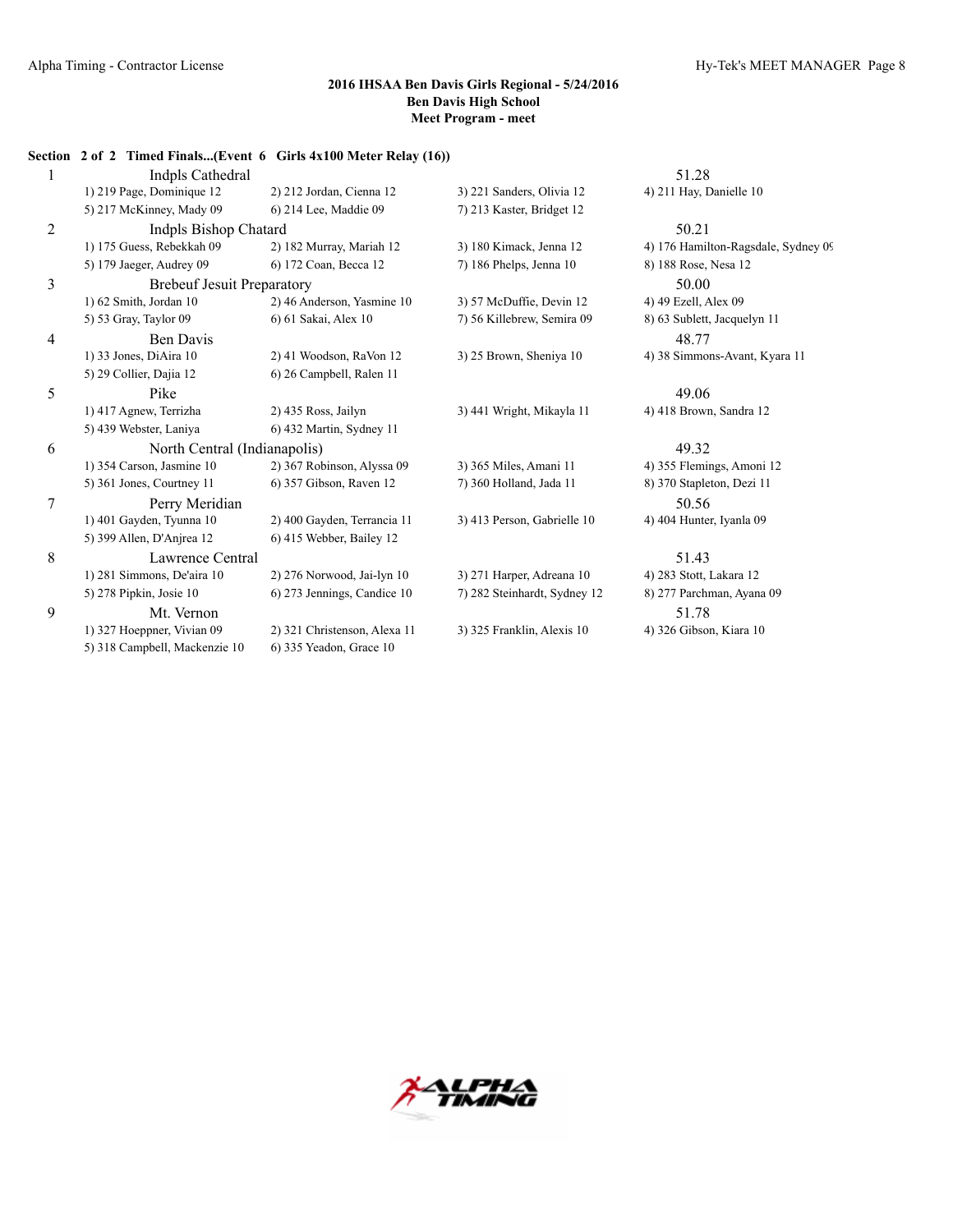**Event 7 Girls 400 Meter Dash (16) Regional: 54.96 5/26/2015 Lynna Irby, Pike Regional: 54.96 5/26/2015 Lynna Irby, Pike 57.83 STAN**

| Lane           | Comp#               | Name                      |     | Year School           | <b>Seed Time</b> |             |
|----------------|---------------------|---------------------------|-----|-----------------------|------------------|-------------|
| <b>Section</b> | 1 of 2 Timed Finals |                           |     |                       |                  |             |
| 2              | 119                 | Stine, Taylor             | 09  | Eastern Hancock       | 1:03.32          |             |
| 3              | 309                 | Watkins, Monica           |     | 11 Liberty Christian  | 1:02.85          |             |
| 4              | 379                 | Shafique, Hana            |     | 10 Park Tudor         | 1:01.82          |             |
| 5              | 362                 | Lehman, Alicia            |     | 10 North Centra       | 1:02.67          |             |
| 6              | 218                 | Miller, Kennedy           | 09. | Indpls Cathedral      | 1:02.73          |             |
| 7              | 512                 | Howard-anderson, A'Dreana |     | 12 Yorktown           | 1:03.13          |             |
| 8              | 265                 | Wyant, Tylor              |     | 11 Lapel              | 1:04.02          |             |
| Section        | 2 of 2 Timed Finals |                           |     |                       |                  |             |
|                | 432                 | Martin, Sydney            | 11  | Pike                  | 1:01.38          |             |
| $\overline{c}$ | 498                 | Smalley, Perrie           |     | 12 Wes-Del            | 1:00.99          |             |
| 3              | 172                 | Coan, Becca               |     | 12 Bishop Chatard     | 59.63            |             |
| 4              | 425                 | Irby, Lynna               | 11  | Pike                  | 57.53            | <b>STAN</b> |
| 5              | 124                 | Bradley, Isabel           |     | 12 Heritage Christian | 58.06            |             |
| 6              | 361                 | Jones, Courtney           | 11  | North Centra          | 58.48            |             |
| 7              | 65                  | Brown, Autumn             |     | 12 Covenant Chr       | 1:00.62          |             |
| $\,$ 8 $\,$    | 232                 | Laux, Emma                |     | 12 Jay County         | 1:01.08          |             |
| 9              | 516                 | Morgan, Kelsey            | 10- | Yorktown              | 1:01.49          |             |

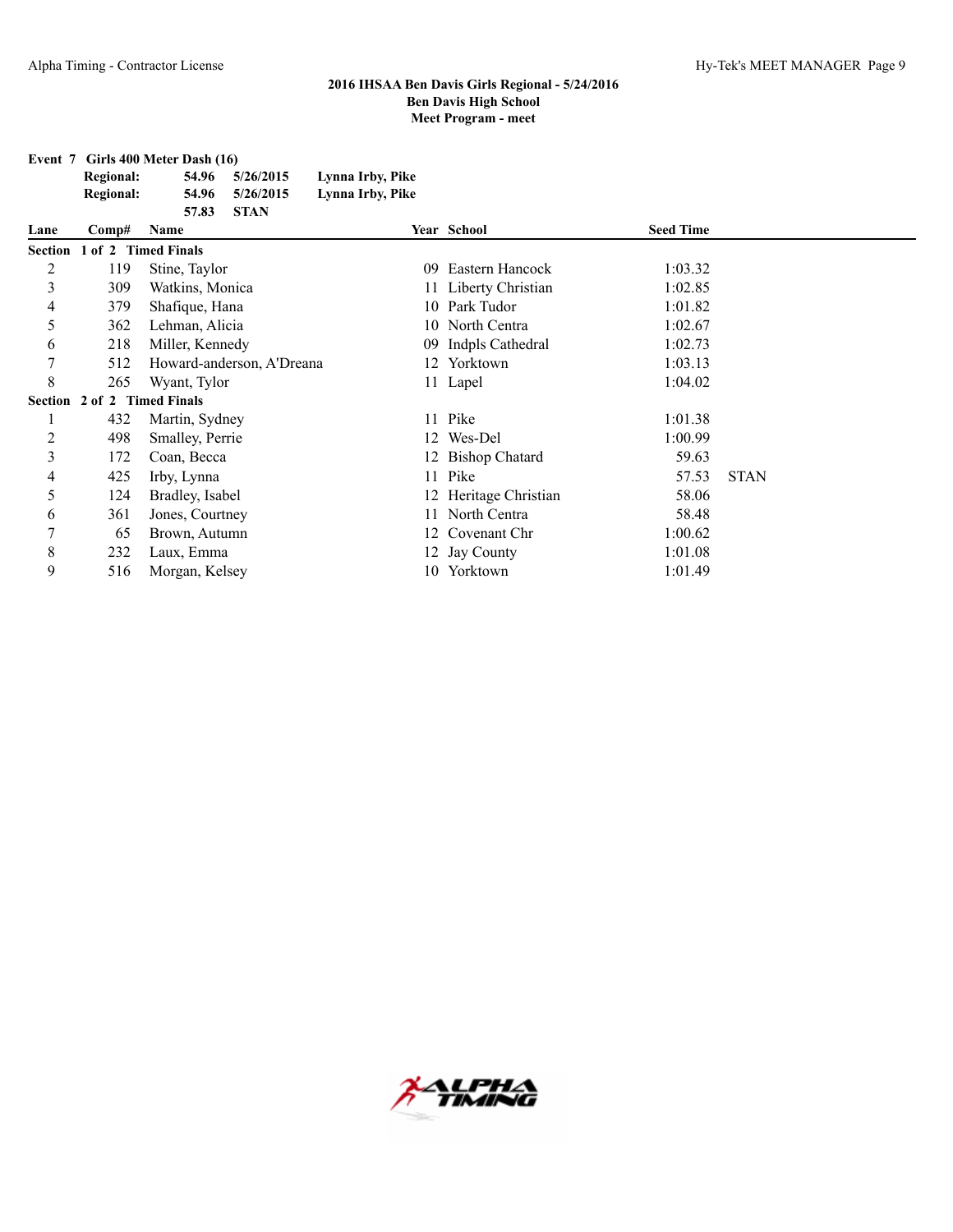|                  | Event 8 Girls 300 Meter Hurdles (16) |             |                           |  |  |  |
|------------------|--------------------------------------|-------------|---------------------------|--|--|--|
| Regional:        | 43.10                                | 2014        | Plenseh-tay Sakeuh, Lapel |  |  |  |
| <b>Regional:</b> | 43.10                                | 5/27/2014   | Plenseh-tay Sakeuh, Lapel |  |  |  |
|                  | 45.11                                | <b>STAN</b> |                           |  |  |  |

| Lane    | Comp#               | Name                        |     | Year School           | <b>Seed Time</b> |  |
|---------|---------------------|-----------------------------|-----|-----------------------|------------------|--|
|         |                     | Section 1 of 2 Timed Finals |     |                       |                  |  |
| 2       | 115                 | Quillin, Alex               |     | 12 Eastern Hancock    | 50.93            |  |
| 3       | 430                 | Malichi, Jodi               |     | 11 Pike               | 49.08            |  |
| 4       | 431                 | Malichi, Tobi               |     | 11 Pike               | 48.72            |  |
| 5       | 221                 | Sanders, Olivia             |     | 12 Indpls Cathedral   | 48.90            |  |
| 6       | 126                 | Faidley, Hope               |     | 11 Heritage Christian | 49.02            |  |
| 7       | 118                 | Spaulding, Hope             |     | 12 Eastern Hancock    | 50.30            |  |
| 8       | 347                 | Broyles, Macy               |     | 10 New Castle         | 51.41            |  |
| Section | 2 of 2 Timed Finals |                             |     |                       |                  |  |
|         | 169                 | Barnes, Beth                | 09  | <b>Bishop Chatard</b> | 48.37            |  |
| 2       | 281                 | Simmons, De'aira            |     | 10 Lawrence Central   | 47.97            |  |
| 3       | 415                 | Webber, Bailey              |     | 12 Perry Meridian     | 47.34            |  |
| 4       | 167                 | Toney, Tessa                | 12. | Arsenal Tech          | 45.28            |  |
| 5       | 519                 | Rapp, Hannah                | 10  | Yorktown              | 46.19            |  |
| 6       | 273                 | Jennings, Candice           |     | 10 Lawrence Central   | 46.63            |  |
| 7       | 174                 | Ernst, Teresa               |     | 12 Bishop Chatard     | 47.53            |  |
| 8       | 315                 | Huddleston, Marissa         | 10. | Monroe Central        | 48.01            |  |
| 9       | 228                 | Dues, Britlyn               |     | <b>Jay County</b>     | 48.37            |  |

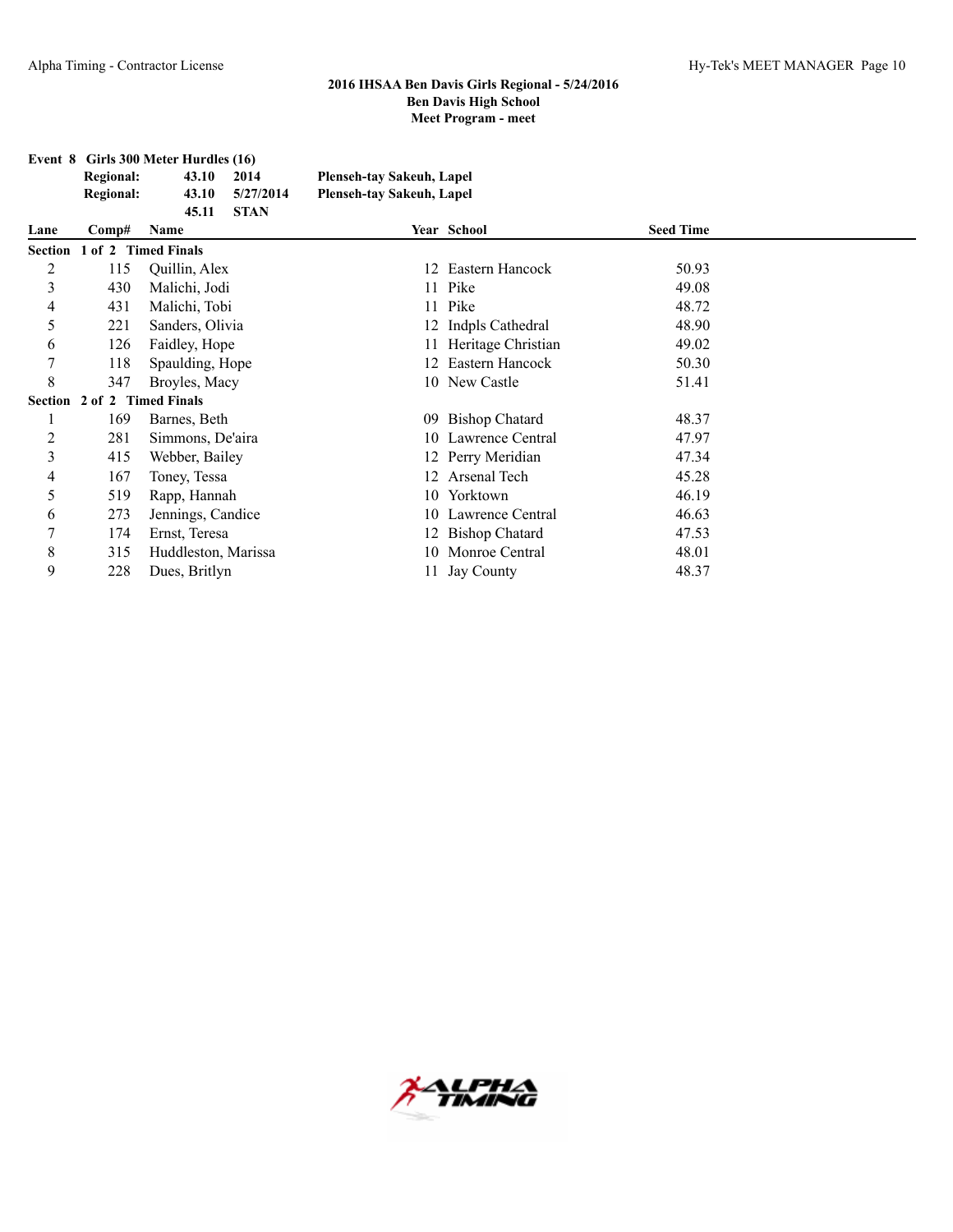| Event 9 |                     | Girls 800 Meter Run (16) |                               |                       |                  |  |
|---------|---------------------|--------------------------|-------------------------------|-----------------------|------------------|--|
|         | <b>Regional:</b>    | 2:13.31<br>2004          | <b>Kincy - Lawrence North</b> |                       |                  |  |
|         |                     | <b>STAN</b><br>2:16.01   |                               |                       |                  |  |
| Lane    | Comp#               | Name                     |                               | Year School           | <b>Seed Time</b> |  |
| Section | 1 of 1 Timed Finals |                          |                               |                       |                  |  |
| $1-1A$  | 471                 | Sullivan, Erin           |                               | 11 Southport          | 2:20.00          |  |
| $5-1B$  | 300                 | Riding, Shania           |                               | Lawrence North        | 2:23.81          |  |
| $9-1C$  | 36                  | Rodriguez, Maritza       | 12                            | Ben Davis             | 2:26.65          |  |
| $13-1D$ | 386                 | Dudley, Monica           |                               | 12 Pendleton Heights  | 2:29.62          |  |
| $2-2A$  | 130                 | Pinkston, Joely          |                               | 12 Heritage Christian | 2:20.04          |  |
| $6-2B$  | 352                 | Baiyee, Shelene          |                               | 12 North Centra       | 2:24.34          |  |
| $10-2C$ | 231                 | Kunkler, Erika           |                               | 11 Jay County         | 2:28.06          |  |
| $14-2D$ | 455                 | Blankenbaker, Heather    |                               | 11 Southport          | 2:30.81          |  |
| $3-3A$  | 293                 | Dean, Grace              | 09                            | Lawrence North        | 2:22.18          |  |
| $7-3B$  | 390                 | Magers, Christina        |                               | 10 Pendleton Heights  | 2:25.91          |  |
| $11-3C$ | 338                 | Kent, Brittany           |                               | Muncie Burris         | 2:28.08          |  |
| $15-3D$ | 64                  | Vanderkooy, Sophia       |                               | <b>Brebeuf Jesu</b>   | 2:31.76          |  |
| $4-4A$  | 51                  | Gallagher, Mikayla       | 10                            | <b>Brebeuf Jesu</b>   | 2:22.20          |  |
| 8-4B    | 173                 | Dietrick, Katie          | 09                            | <b>Bishop Chatard</b> | 2:25.98          |  |
| $12-4C$ | 368                 | Robinson, Paige          |                               | 11 North Centra       | 2:28.23          |  |
| $16-4D$ | 451                 | Wissel, Samantha         |                               | 11 Randolph Southern  | 2:31.98          |  |

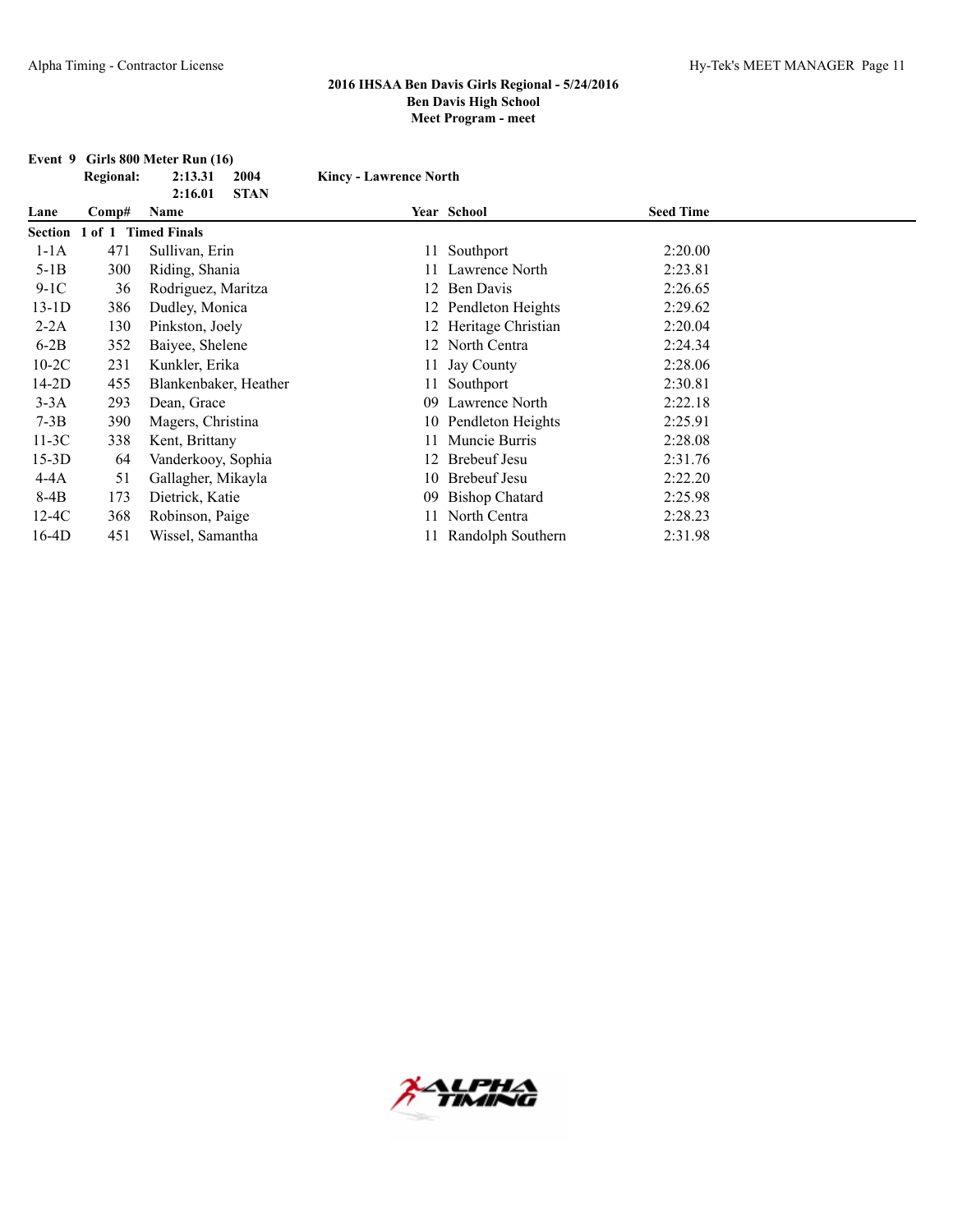|         | <b>Regional:</b> | 2012<br>10:36.69                | <b>Brenna Poulsen, North Central</b> |                      |                  |             |
|---------|------------------|---------------------------------|--------------------------------------|----------------------|------------------|-------------|
| Lane    | Comp#            | <b>STAN</b><br>10:58.00<br>Name |                                      | Year School          | <b>Seed Time</b> |             |
| Section | $1$ of $1$       | <b>Timed Finals</b>             |                                      |                      |                  |             |
|         | 428              | Lampert, Allison                |                                      | 11 Pike              | 11:41.15         |             |
| 2       | 380              | Baer, Faith                     |                                      | 11 Pendleton Heights | 11:52.40         |             |
| 3       | 383              | Buck, Alex                      |                                      | 12 Pendleton Heights | 10:43.63         | <b>STAN</b> |
| 4       | 208              | Free, Katherine                 |                                      | 12 Indpls Cathedral  | 11:07.28         |             |
| 5       | 207              | Flood, Ellen                    |                                      | 12 Indpls Cathedral  | 11:25.41         |             |
| 6       | 60               | Ricks, Kate                     |                                      | 09 Brebeuf Jesu      | 11:40.63         |             |
| 7       | 296              | Loughery, Madeline              |                                      | 10 Lawrence North    | 11:56.97         |             |
| 8       | 50               | Fisher, Susan                   |                                      | 12 Brebeuf Jesu      | 11:57.05         |             |
| 9       | 456              | Bucker, Delaney                 |                                      | 12 Southport         | 12:01.64         |             |
| 10      | 373              | Beagle, Jenna                   |                                      | 10 Park Tudor        | 12:08.52         |             |
| 11      | 437              | Taylor, Nia                     |                                      | Pike                 | 12:10.92         |             |
| 12      | 359              | Hanley, Grace                   |                                      | 09 North Centra      | 12:11.71         |             |
| 13      | 317              | Norris, Aubrey                  |                                      | 10 Monroe Central    | 12:12.55         |             |
| 14      | 476              | Merrill, Courtney               |                                      | 09 Speedway          | 12:13.83         |             |
| 15      | 239              | Wellman, Megan                  |                                      | 12 Jay County        | 12:18.05         |             |
| 16      | 509              | Aul, Madeline                   |                                      | 10 Yorktown          | 12:34.98         |             |

# **Event 10 Girls 3200 Meter Run (16)**

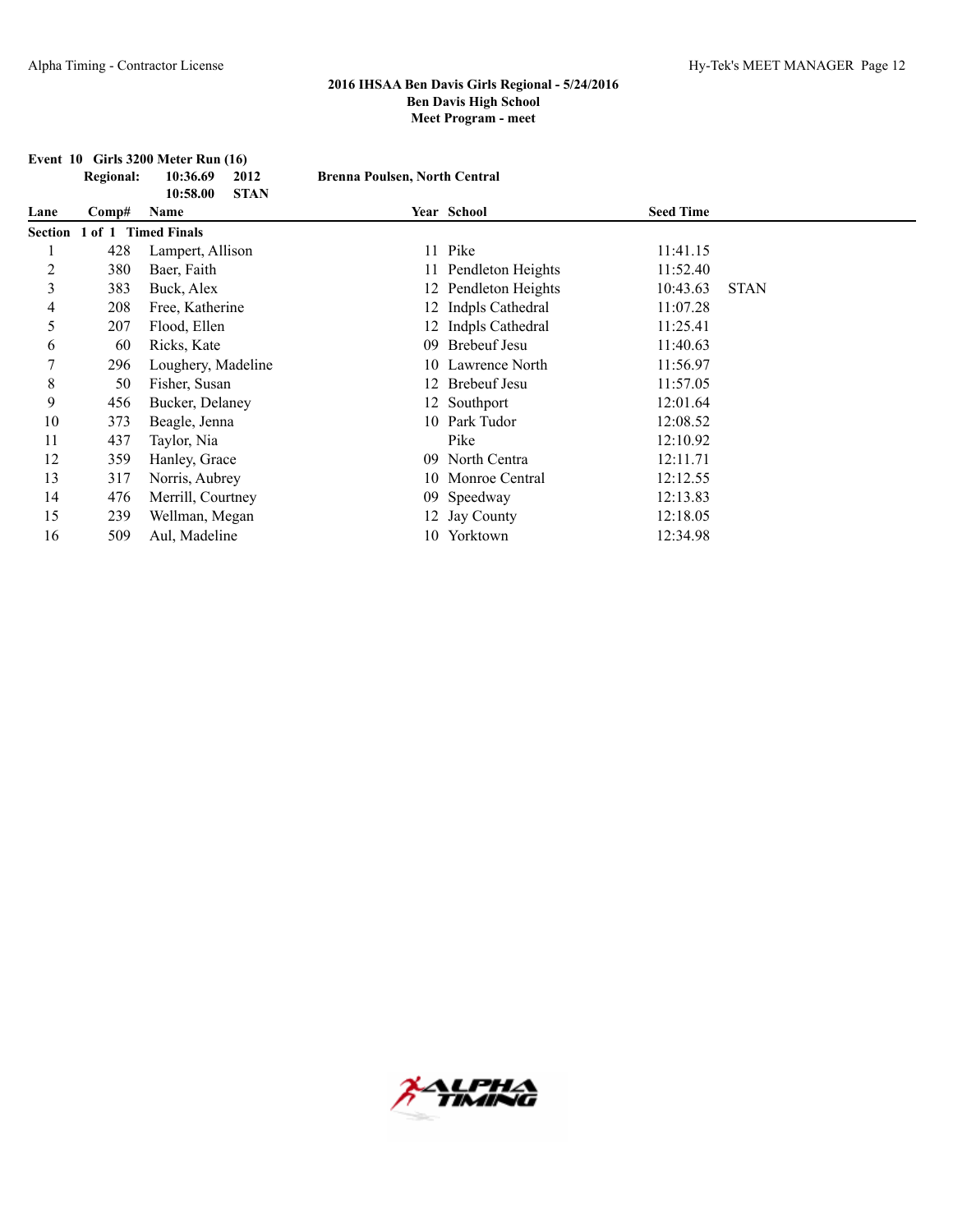**Event 11 Girls 4x400 Meter Relay (16)**

**Regional: 3:51.15 2012 Lawrence Central, Lawrence Central J McCray, A Hall, B Thomas, M Holder**

|       | 3:58.88 |                                                                                                                                                                                                                                                                                                                                                                                                        |                                                                                                                                 |                             |  |
|-------|---------|--------------------------------------------------------------------------------------------------------------------------------------------------------------------------------------------------------------------------------------------------------------------------------------------------------------------------------------------------------------------------------------------------------|---------------------------------------------------------------------------------------------------------------------------------|-----------------------------|--|
| Comp# |         |                                                                                                                                                                                                                                                                                                                                                                                                        | <b>Relay</b>                                                                                                                    | <b>Seed Time</b>            |  |
|       |         |                                                                                                                                                                                                                                                                                                                                                                                                        |                                                                                                                                 |                             |  |
|       |         |                                                                                                                                                                                                                                                                                                                                                                                                        |                                                                                                                                 | 4:21.84                     |  |
|       |         | 2) 385 Cowger, Kate 10                                                                                                                                                                                                                                                                                                                                                                                 | 3) 387 Dudley, Sarah 10                                                                                                         | 4) 386 Dudley, Monica 12    |  |
|       |         | 6) 395 Parker, Syd 10                                                                                                                                                                                                                                                                                                                                                                                  | 7) 397 Rodriguez, Deisdy 10                                                                                                     | 8) 398 Wheetley, Lauren 10  |  |
|       |         |                                                                                                                                                                                                                                                                                                                                                                                                        |                                                                                                                                 | 4:19.74                     |  |
|       |         | 2) 2 Davis, Joyclyn 12                                                                                                                                                                                                                                                                                                                                                                                 | 3) 14 McIntosh, Kyra 09                                                                                                         | 4) 19 Welch, Amaani 10      |  |
|       |         | 6) 5 Hamilton, Nyla 09                                                                                                                                                                                                                                                                                                                                                                                 | 7) 15 McIntosh, Shyra 09                                                                                                        | 8) 6 Hamilton, Staisha 09   |  |
|       |         |                                                                                                                                                                                                                                                                                                                                                                                                        |                                                                                                                                 | 4:18.68                     |  |
|       |         | 2) 312 Duncan, Bailey 10                                                                                                                                                                                                                                                                                                                                                                               | 3) 315 Huddleston, Marissa 10                                                                                                   | 4) 316 Kear, Zoee 12        |  |
|       |         |                                                                                                                                                                                                                                                                                                                                                                                                        |                                                                                                                                 | 4:15.28                     |  |
|       |         | 2) 231 Kunkler, Erika 11                                                                                                                                                                                                                                                                                                                                                                               | 3) 230 Homan, Taylor 11                                                                                                         | 4) 228 Dues, Britlyn 11     |  |
|       |         |                                                                                                                                                                                                                                                                                                                                                                                                        |                                                                                                                                 | 4:17.43                     |  |
|       |         | 2) 59 Pahud, Jane 12                                                                                                                                                                                                                                                                                                                                                                                   | 3) 64 Vanderkooy, Sophia 12                                                                                                     | 4) 51 Gallagher, Mikayla 10 |  |
|       |         | $6)$ 48 Edens, Hope 10                                                                                                                                                                                                                                                                                                                                                                                 | $7)$ 62 Smith, Jordan 10                                                                                                        | 8) 54 Holl, Alexa 10        |  |
|       |         |                                                                                                                                                                                                                                                                                                                                                                                                        |                                                                                                                                 | 4:18.63                     |  |
|       |         | 2) 221 Sanders, Olivia 12                                                                                                                                                                                                                                                                                                                                                                              | 3) 224 Widel, Constanza 10                                                                                                      | 4) 215 Manley, Sydney 09    |  |
|       |         | 6) 220 Rodgers, Zoe 09                                                                                                                                                                                                                                                                                                                                                                                 | 7) 212 Jordan, Cienna 12                                                                                                        | 8) 216 Mason, Nicole 09     |  |
|       |         |                                                                                                                                                                                                                                                                                                                                                                                                        |                                                                                                                                 | 4:19.90                     |  |
|       |         | 2) 276 Norwood, Jai-lyn 10                                                                                                                                                                                                                                                                                                                                                                             | 3) 273 Jennings, Candice 10                                                                                                     | 4) 267 Beaver, Shania 12    |  |
|       |         | 6) 272 Hodson, Kayley 12                                                                                                                                                                                                                                                                                                                                                                               | 7) 281 Simmons, De'aira 10                                                                                                      | 8) 283 Stott, Lakara 12     |  |
|       |         | Team<br>1 of 2 Timed Finals<br>1) 390 Magers, Christina 10<br>5) 381 Baer, Grace 10<br>Anderson<br>1) 8 Hudson, Ariahna 10<br>5) 1 Bryson, Katlin 10<br>1) 311 Deffendall, Hannah 12<br>Jay County<br>1) 232 Laux, Emma 12<br>1) 58 Modrall, Katherine 10<br>5) 47 Coleman, Calyn 09<br>1) 218 Miller, Kennedy 09<br>5) 208 Free, Katherine 12<br>1) 277 Parchman, Ayana 09<br>5) 269 Cork, Micaiah 10 | <b>STAN</b><br>Pendleton Heights<br>Monroe Central<br><b>Brebeuf Jesuit Preparatory</b><br>Indpls Cathedral<br>Lawrence Central |                             |  |

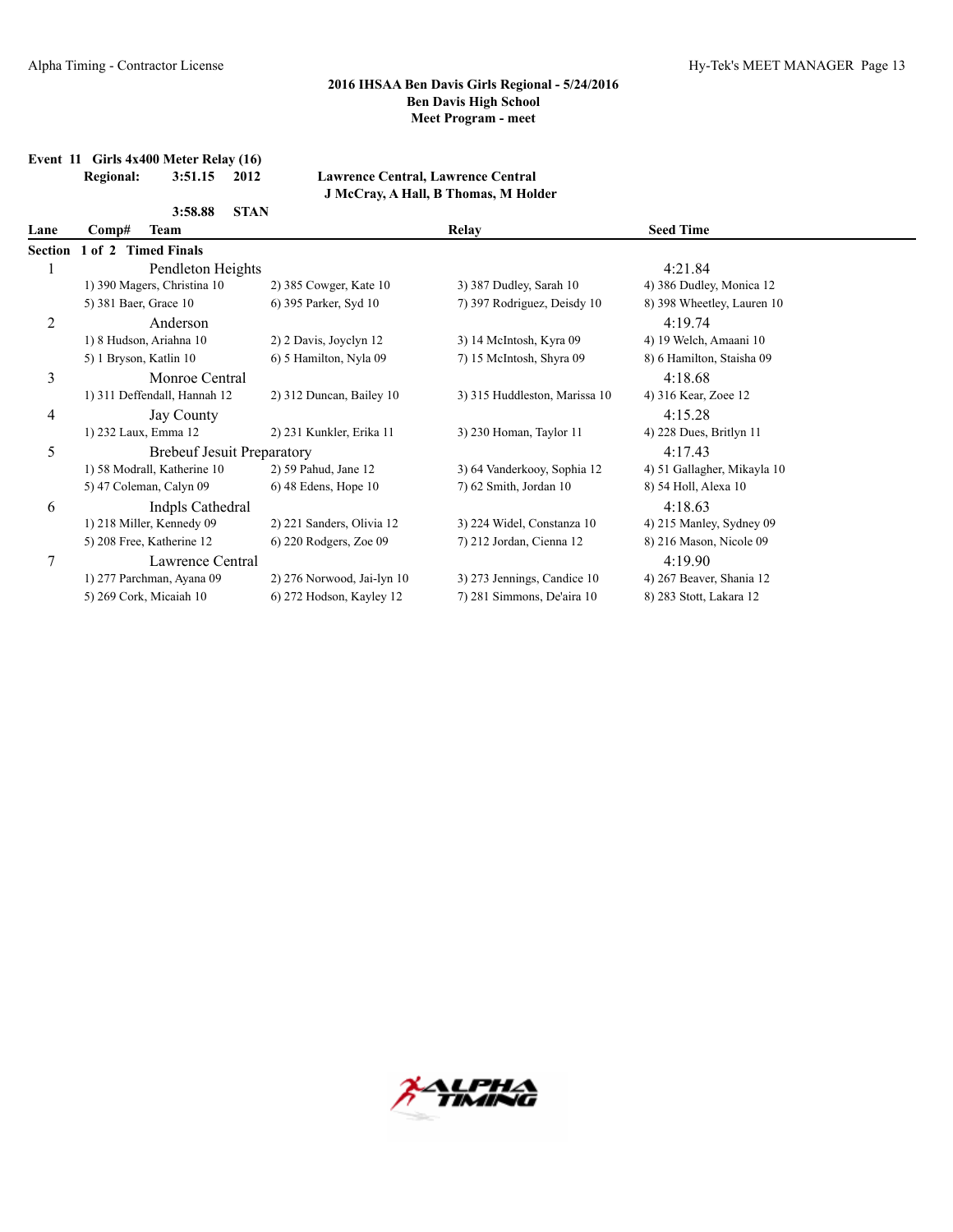**Section 2 of 2 Timed Finals...(Event 11 Girls 4x400 Meter Relay (16))**

| 1 | Heritage Christian           |                                                               |                                 | 4:11.28                       |
|---|------------------------------|---------------------------------------------------------------|---------------------------------|-------------------------------|
|   | 1) 126 Faidley, Hope 11      | 2) 125 Chitwood, Audrey 09                                    | 3) 130 Pinkston, Joely 12       | 4) 124 Bradley, Isabel 12     |
|   | 5) 122 Bass, Mary claire 12  | 6) 128 Lamotte, Savannah 12                                   | 7) 123 Blanchard, Faith 12      | 8) 131 Rumsey, Alissa 12      |
| 2 | <b>Ben Davis</b>             |                                                               |                                 | 4:09.22                       |
|   | 1) 33 Jones, DiAira 10       | 2) 41 Woodson, RaVon 12                                       | 3) 40 Washington, Antwonette 10 | 4) 38 Simmons-Avant, Kyara 11 |
|   | 5) 25 Brown, Sheniya 10      | 6) 32 Jones, Brianna 09                                       | 7) 29 Collier, Dajia 12         | 8) 26 Campbell, Ralen 11      |
| 3 | Yorktown                     |                                                               |                                 | 4:09.21                       |
|   | 1) 516 Morgan, Kelsey 10     | 2) 512 Howard-anderson, A'Dreana 13) 517 Murr, Kendall 11     |                                 | 4) 519 Rapp, Hannah 10        |
| 4 | North Central (Indianapolis) |                                                               |                                 | 4:01.13                       |
|   | 1) 357 Gibson, Raven 12      | 2) 354 Carson, Jasmine 10                                     | 3) 365 Miles, Amani 11          | 4) 361 Jones, Courtney 11     |
|   | 5) 362 Lehman, Alicia 10     | 6) 352 Baiyee, Shelene 12                                     | 7) 368 Robinson, Paige 11       | 8) 367 Robinson, Alyssa 09    |
| 5 | Indpls Bishop Chatard        |                                                               |                                 | 4:02.77                       |
|   | 1) 171 Chapman, Erin 12      | 2) 169 Barnes, Beth 09                                        | 3) 173 Dietrick, Katie 09       | 4) 174 Ernst, Teresa 12       |
|   | 5) 172 Coan, Becca 12        | 6) 176 Hamilton-Ragsdale, Sydney 097) 178 Jacquay, Delaney 10 |                                 | 8) 187 Reed, Sophie 10        |
| 6 | Pike                         |                                                               |                                 | 4:06.20                       |
|   | 1) 439 Webster, Laniya       | 2) 432 Martin, Sydney 11                                      | 3) 435 Ross, Jailyn             | 4) 418 Brown, Sandra 12       |
|   | 5) 421 Diallo, Kadiatou 11   | 6) 424 Greene, Victoria 12                                    | 7) 436 Ross, Jordyn 12          | 8) 425 Irby, Lynna 11         |
| 7 | Lawrence North               |                                                               |                                 | 4:10.97                       |
|   | 1) 297 Matsuoka, Laura 12    | 2) 300 Riding, Shania 11                                      | 3) 302 Watts, Mary 10           | 4) 293 Dean, Grace 09         |
|   | 5) 294 Grider, Gabrielle 09  | 6) 285 Allen, Kayla 11                                        | 7) 286 Baker, Donyae 09         | 8) 289 Bonds, Tyanna 10       |
| 8 | Perry Meridian               |                                                               |                                 | 4:11.51                       |
|   | 1) 405 Johnson, Melody 09    | 2) 415 Webber, Bailey 12                                      | 3) 401 Gayden, Tyunna 10        | 4) 404 Hunter, Ivanla 09      |
|   | 5) 399 Allen, D'Anjrea 12    | 6) 406 Jones, Sarah 10                                        | 7) 400 Gayden, Terrancia 11     |                               |
| 9 | Southport                    |                                                               |                                 | 4:12.19                       |
|   | 1) 454 Awosanya, Ola 12      | 2) 471 Sullivan, Erin 11                                      | 3) 464 King, Cederia 12         | 4) 467 Sharpe, Kayla 10       |
|   | 5) 462 Fields, Bailey 11     | 6) 468 Shields, Lili 11                                       | 7) 469 Smith, Abigail 09        | 8) 456 Bucker, Delaney 12     |

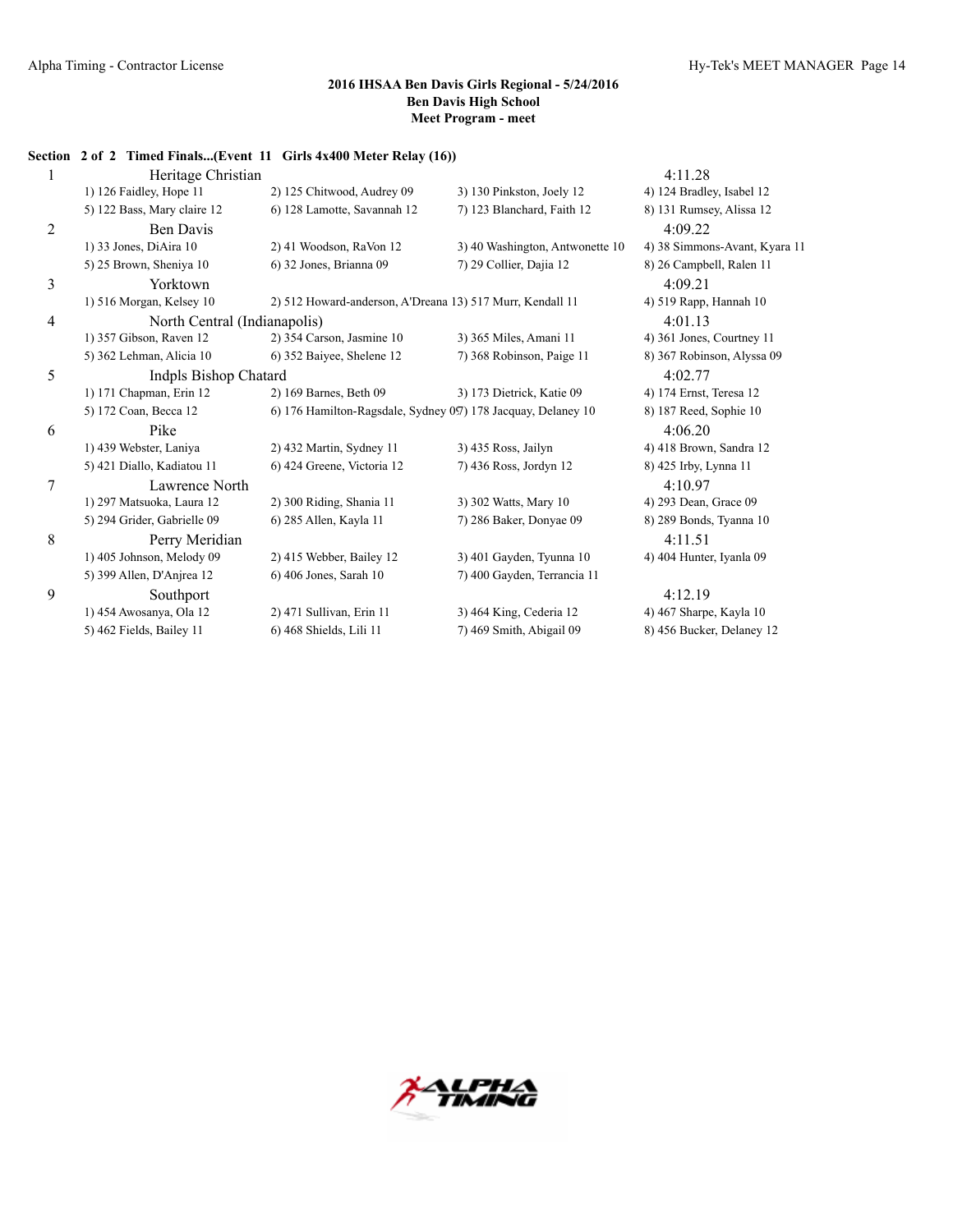**Event 12 Girls Long Jump (16)**

|     | <b>Regional:</b>     | $19-05$                   | 2007        | <b>Young - Muncie Central</b> |                      |                  |  |
|-----|----------------------|---------------------------|-------------|-------------------------------|----------------------|------------------|--|
|     |                      | 17-11.00                  | <b>STAN</b> |                               |                      |                  |  |
| Pos | Comp#                | Name                      |             |                               | Year School          | <b>Seed Mark</b> |  |
|     | Flight 1 of 2 Finals |                           |             |                               |                      |                  |  |
|     | 41                   | Woodson, RaVon            |             |                               | 12 Ben Davis         | 15-11.00         |  |
| 2   | 378                  | Phillips, Beatrice        |             |                               | 12 Park Tudor        | 16-00.00         |  |
| 3   | 506                  | Mallory, Sarah            |             |                               | Winchester C         | 16-00.50         |  |
| 4   | 57                   | McDuffie, Devin           |             | 12.                           | <b>Brebeuf Jesu</b>  | 16-01.25         |  |
| 5   | 194                  | Jean-baptiste, Marsha     |             |                               | 12 Broad Ripple Mag  | 16-08.50         |  |
| 6   | 163                  | Beck, Jalise              |             |                               | 12 Arsenal Tech      | 17-02.00         |  |
| 7   | 355                  | Flemings, Amoni           |             |                               | 12 North Centra      | 17-03.50         |  |
| 8   | 212                  | Jordan, Cienna            |             |                               | 12 Indpls Cathedral  | 17-07.00         |  |
|     | Flight 2 of 2 Finals |                           |             |                               |                      |                  |  |
|     | 405                  | Johnson, Melody           |             |                               | 09 Perry Meridian    | 15-06.00         |  |
| 2   | 515                  | Miller, Ellie             |             | 09                            | Yorktown             | 15-07.00         |  |
| 3   | 394                  | Merryman, Michelle        |             |                               | 10 Pendleton Heights | 15-08.50         |  |
| 4   | 303                  | Webster, Jada             |             | 09                            | Lawrence North       | 15-09.00         |  |
| 5   | 180                  | Kimack, Jenna             |             |                               | 12 Bishop Chatard    | 15-09.00         |  |
| 6   | 512                  | Howard-anderson, A'Dreana |             | 12.                           | Yorktown             | 15-09.50         |  |
| 7   | 433                  | Moore, Adrianna           |             |                               | 10 Pike              | 15-10.00         |  |
| 8   | 247                  | Sander, Allison           |             |                               | 11 Knightstown       | 15-10.50         |  |

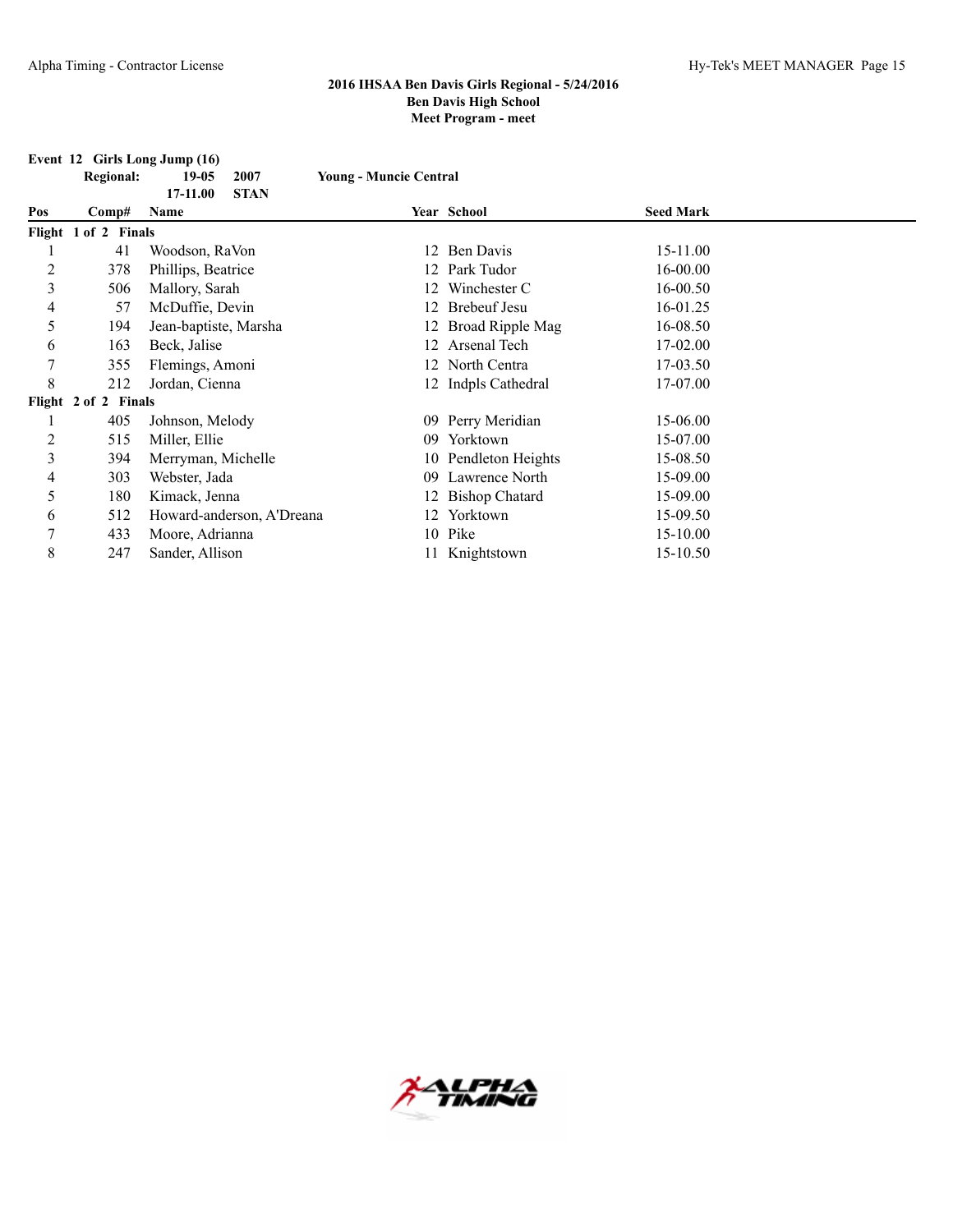**Event 13 Girls High Jump (16)**

|     | <b>Regional:</b>     | $5 - 07.50$<br>2007    | <b>Breslin - Cathedral</b> |                      |                  |             |
|-----|----------------------|------------------------|----------------------------|----------------------|------------------|-------------|
|     |                      | <b>STAN</b><br>5-04.00 |                            |                      |                  |             |
| Pos | Comp#                | Name                   |                            | Year School          | <b>Seed Mark</b> |             |
|     | Flight 1 of 1 Finals |                        |                            |                      |                  |             |
|     | 392                  | Marshall, Marisa       |                            | 10 Pendleton Heights | 4-08.00          |             |
| 2   | 314                  | Haney, Morgan          |                            | 12 Monroe Central    | $4 - 08.00$      |             |
| 3   | 427                  | Jefferson, Mikailah    |                            | Pike                 | $4 - 10.00$      |             |
| 4   | 462                  | Fields, Bailey         |                            | 11 Southport         | $4 - 10.00$      |             |
| 5   | 431                  | Malichi, Tobi          |                            | 11 Pike              | $4 - 10.00$      |             |
| 6   | 32                   | Jones, Brianna         | 09.                        | Ben Davis            | $4 - 10.00$      |             |
| 7   | 507                  | Myers, Sydney          | 09                         | Winchester C         | $4 - 10.00$      |             |
| 8   | 17                   | Prado, Trinity         | 09                         | Anderson             | $4 - 10.00$      |             |
| 9   | 247                  | Sander, Allison        |                            | Knightstown          | $5 - 00.00$      |             |
| 10  | 376                  | Mosongo, Bosi          |                            | 12 Park Tudor        | $5 - 00.00$      |             |
| 11  | 276                  | Norwood, Jai-lyn       |                            | 10 Lawrence Central  | $5-02.00$        |             |
| 12  | 313                  | Haney, Miranda         | 09.                        | Monroe Central       | $5-02.00$        |             |
| 13  | 182                  | Murray, Mariah         |                            | 12 Bishop Chatard    | $5-03.00$        |             |
| 14  | 96                   | Wohlert, Julia         |                            | 10 Decatur Central   | 5-03.00          |             |
| 15  | 412                  | Orr, Heather           |                            | 11 Perry Meridian    | $5 - 03.00$      |             |
| 16  | 42                   | Young, Erynn           |                            | 12 Ben Davis         | 5-04.00          | <b>STAN</b> |

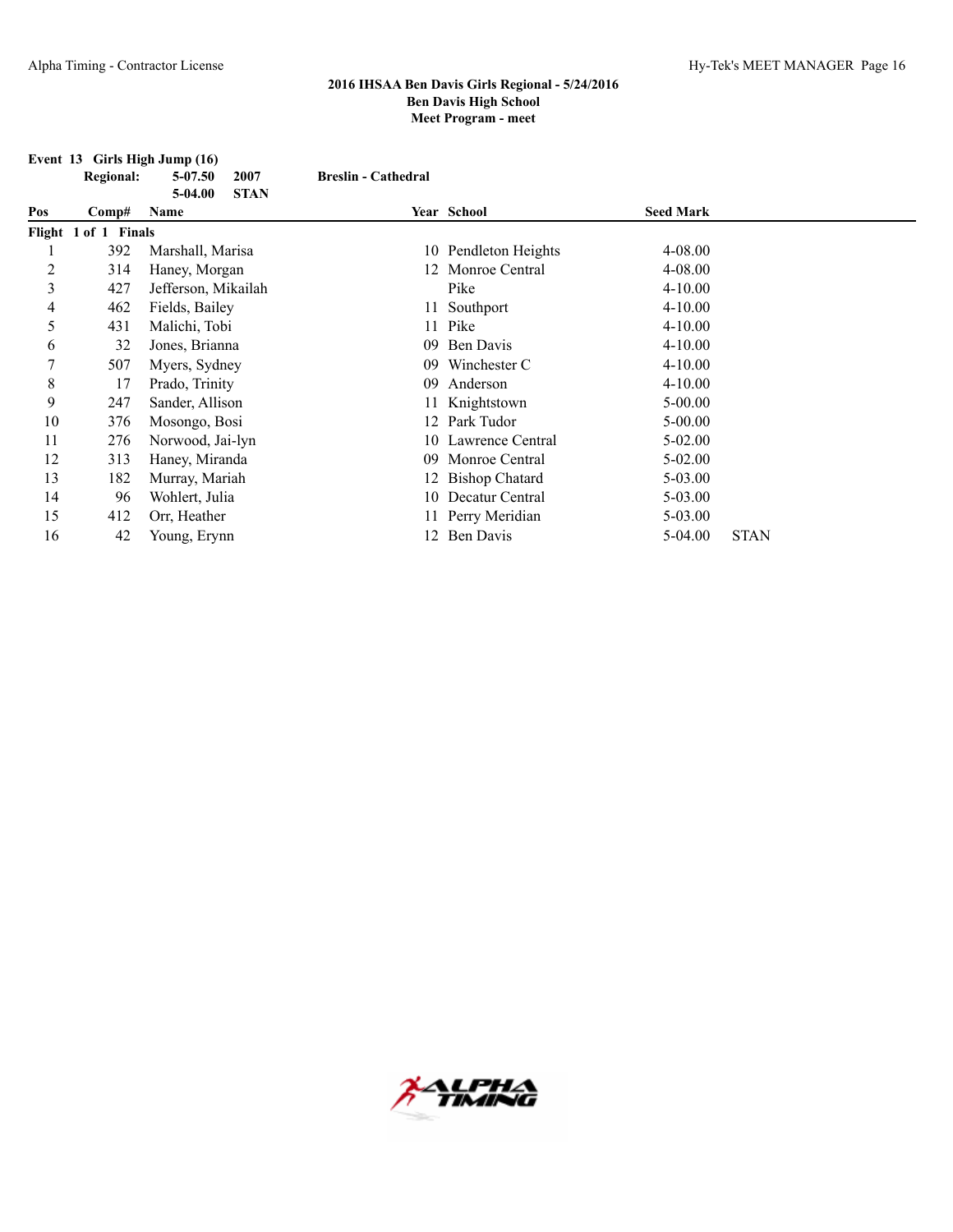**Event 14 Girls Discus Throw (16)**

| Regional: 155-08.50           | 2014 | Adriana Brown, Lawrence Cen |
|-------------------------------|------|-----------------------------|
| Regional: 155-08.50 5/27/2014 |      | Adriana Brown, Lawrence Cen |
| 129-07 STAN                   |      |                             |

|       | 14/-VI<br><b>PERM</b> |                                              |              |                                                                                                                                                                                                                                             |             |
|-------|-----------------------|----------------------------------------------|--------------|---------------------------------------------------------------------------------------------------------------------------------------------------------------------------------------------------------------------------------------------|-------------|
| Comp# | Name                  |                                              |              | <b>Seed Mark</b>                                                                                                                                                                                                                            |             |
|       |                       |                                              |              |                                                                                                                                                                                                                                             |             |
| 236   | Muhlenkamp, Taylor    |                                              |              | 93-06                                                                                                                                                                                                                                       |             |
| 71    | Campbell, Diana       |                                              |              | 98-00                                                                                                                                                                                                                                       |             |
| 209   | Giles, Sydney         |                                              |              | 101-06                                                                                                                                                                                                                                      |             |
| 73    | Smith, Sabrina        |                                              |              | 103-03                                                                                                                                                                                                                                      |             |
| 255   | Jones, Austin         |                                              |              | 103-11                                                                                                                                                                                                                                      |             |
| 350   | Warner, Caroline      |                                              |              | $107-10$                                                                                                                                                                                                                                    |             |
| 291   | Carter, Princess      |                                              |              | 110-03                                                                                                                                                                                                                                      |             |
| 423   | Flight, Taylor        |                                              |              | 111-09.50                                                                                                                                                                                                                                   |             |
|       |                       |                                              |              |                                                                                                                                                                                                                                             |             |
| 452   | Counceller, Skylar    | 09                                           | Shenandoah   | 113-01                                                                                                                                                                                                                                      |             |
| 39    | Sims, Jaylinn         |                                              | Ben Davis    | 114-05                                                                                                                                                                                                                                      |             |
| 185   | Ortman, Jordan        |                                              |              | 117-03                                                                                                                                                                                                                                      |             |
| 403   | Hill, Sadie           |                                              |              | 122-06                                                                                                                                                                                                                                      |             |
| 356   | Ford, Nijah           |                                              | North Centra | 123-02                                                                                                                                                                                                                                      |             |
| 402   | Hill, Alexis          |                                              |              | 127-01                                                                                                                                                                                                                                      |             |
| 351   | Avant, Kayjah         | 11                                           | North Centra | 128-07                                                                                                                                                                                                                                      |             |
| 204   | Brinkley, Princess    |                                              |              | 132-06                                                                                                                                                                                                                                      | <b>STAN</b> |
|       |                       | Flight 1 of 2 Finals<br>Flight 2 of 2 Finals |              | Year School<br>10 Jay County<br>12 Cowan<br>11 Indpls Cathedral<br>12 Cowan<br>12 Lapel<br>11 New Castle<br>11 Lawrence North<br>11 Pike<br>11<br>10 Bishop Chatard<br>10 Perry Meridian<br>11.<br>11 Perry Meridian<br>12 Indpls Cathedral |             |

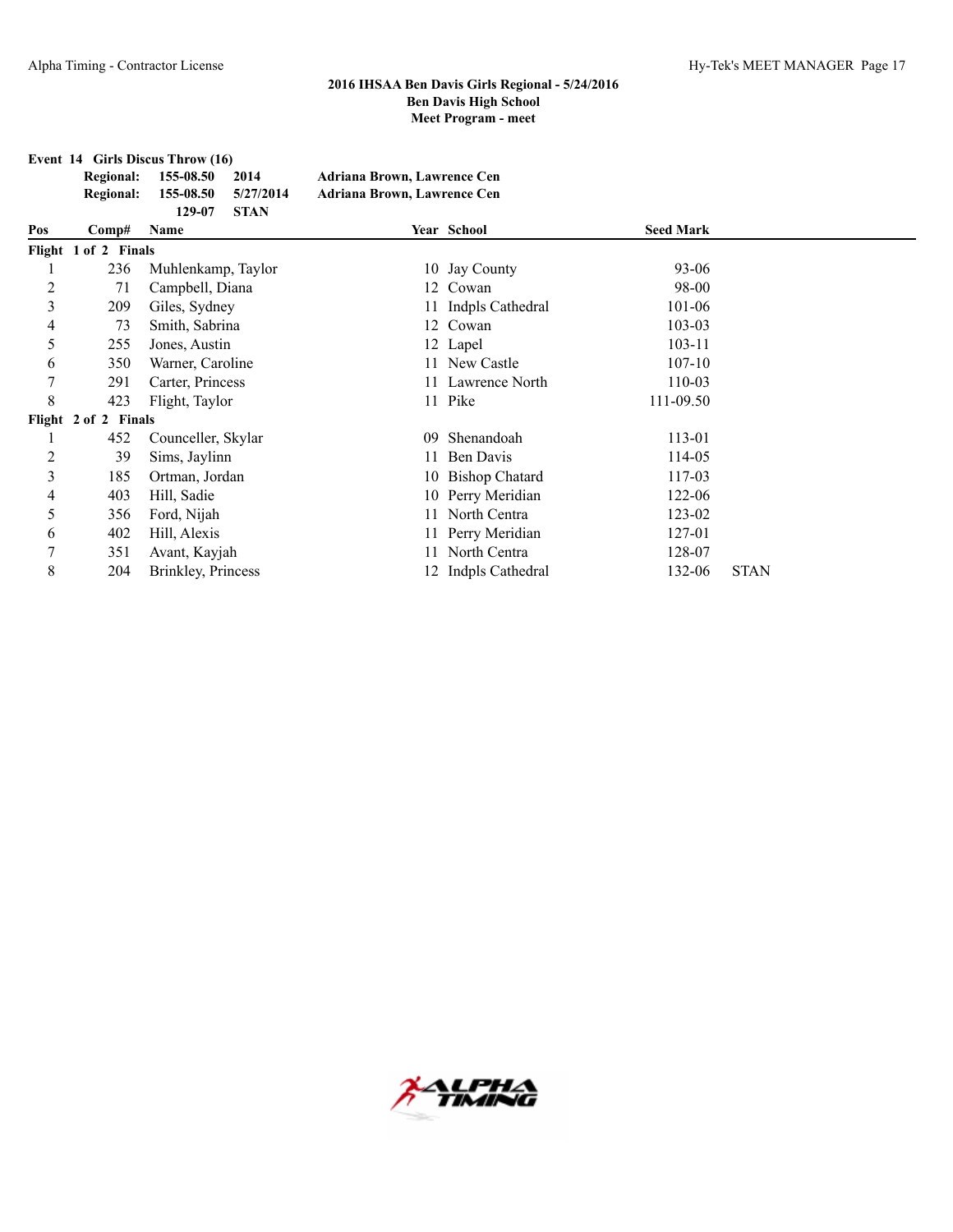**Event 15 Girls Shot Put (16)**

| <b>Regional:</b> | 48-02    | 2014        | Adriana Brown, Lawrence Cen |
|------------------|----------|-------------|-----------------------------|
| Regional:        | 48-02    | 5/27/2014   | Adriana Brown, Lawrence Cen |
|                  | 40-05.50 | <b>STAN</b> |                             |

| Pos            | Comp#                | Name               |    | Year School          | <b>Seed Mark</b> |             |
|----------------|----------------------|--------------------|----|----------------------|------------------|-------------|
|                | Flight 1 of 2 Finals |                    |    |                      |                  |             |
|                | 515                  | Miller, Ellie      | 09 | Yorktown             | 31-04.75         |             |
| 2              | 510                  | Bell, Tyrah        |    | 11 Yorktown          | 31-09.00         |             |
| 3              | 345                  | Blankenship, Ryan  |    | 12 New Castle        | 32-01.75         |             |
| 4              | 443                  | Brown, Hope        |    | 10 Randolph Southern | 32-06.75         |             |
| 5              | 319                  | Chambers, Riley    |    | 11 Mt. Vernon        | 32-11.25         |             |
| 6              | 116                  | Ruble, Kaycee      |    | 12 Eastern Hancock   | 35-02.75         |             |
| 7              | 284                  | Taylor, Aaliyah    |    | 12 Lawrence Central  | 35-06.50         |             |
| 8              | 423                  | Flight, Taylor     |    | 11 Pike              | 35-07.50         |             |
|                | Flight 2 of 2 Finals |                    |    |                      |                  |             |
|                | 270                  | Gillard, Tajhanae  |    | 12 Lawrence Central  | 36-06.00         |             |
| $\overline{c}$ | 351                  | Avant, Kayjah      |    | 11 North Centra      | 37-01.50         |             |
| 3              | 440                  | Wilder, Janelle    |    | 11 Pike              | 37-02.00         |             |
| 4              | 165                  | Naku, Sheila       |    | 10 Arsenal Tech      | 37-09.00         |             |
| 5              | 190                  | Skripsky, Rosemary |    | 12 Bishop Chatard    | 38-10.50         |             |
| 6              | 416                  | Wilson, Daiva      |    | 12 Perry Meridian    | 38-11.00         |             |
| 7              | 402                  | Hill, Alexis       |    | 11 Perry Meridian    | 40-07.50         | <b>STAN</b> |
| 8              | 84                   | Aguirre, Nancy     |    | 10 Decatur Central   | $41 - 10.50$     | <b>STAN</b> |